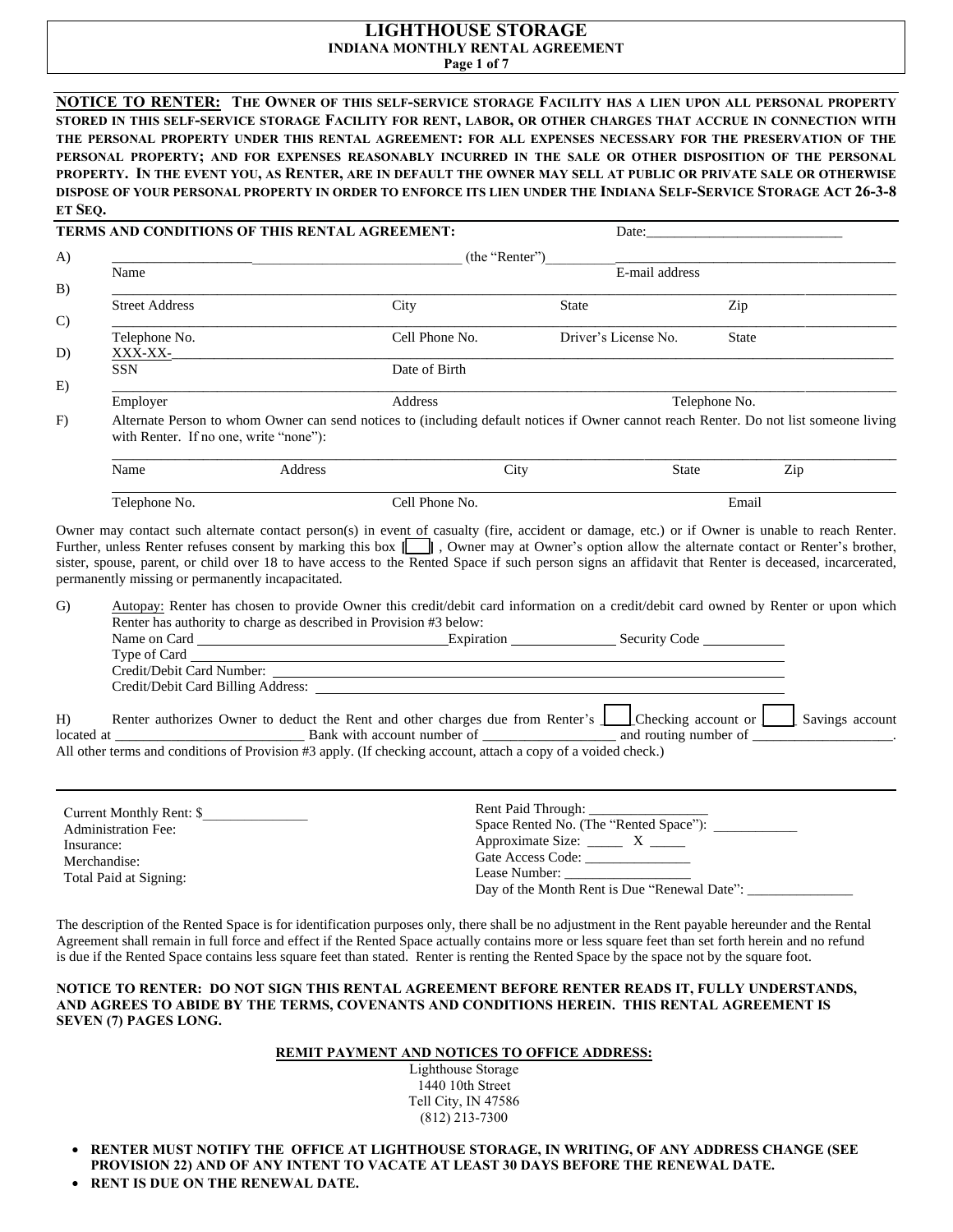| <b>INDIANA MONTHLY RENTAL AGREEMENT</b><br>Page 2 of 7         |                                                                                                                                                                                               |  |  |  |
|----------------------------------------------------------------|-----------------------------------------------------------------------------------------------------------------------------------------------------------------------------------------------|--|--|--|
| PHYSICAL LOCATION WHERE PERSONAL PROPERTY IS<br><b>STORED:</b> | Is Renter in, or a Spouse/Dependent of, someone in Active Duty or<br>Reserve military service, including National Guard?<br>Yes $\begin{bmatrix} \phantom{a} \end{bmatrix}$<br>$\overline{N}$ |  |  |  |
| Lighthouse Storage - Evansville:<br>4405 N Green River Road    | If yes, Commanding Officer Name:                                                                                                                                                              |  |  |  |
| Evansville, IN 47715                                           | Phone No.:<br>and                                                                                                                                                                             |  |  |  |
| $(812)$ 213-7300                                               | Military ID $#$ : XXX-XX-                                                                                                                                                                     |  |  |  |
|                                                                | Titled Vehicle Stored? [     YES<br>N <sub>O</sub><br>(if YES, Vehicle Addendum or Rental Agreement is required)                                                                              |  |  |  |
|                                                                | Temperature Controlled Rented Space   Yes ∏ No<br>(If Yes, Provision 12 applies.)                                                                                                             |  |  |  |
|                                                                | Monthly Invoices or Receipt mailed _____ (\$2.00 Service Fee)                                                                                                                                 |  |  |  |

**1. Month-to-Month Term and Renewal:** This Rental Agreement for the lease of a self-service space (the "Rented Space") from GRSS, LLC, an Indiana Limited Liability Company (hereinafter "Owner"), at Lighthouse Storage (the "Facility") for an initial term listed above as "Term" and shall automatically renew for successive one month periods on the Renewal Date hereafter unless terminated as provided for in Provisions 5, 21, and 22. Owner may increase Rent or other fees and charges for the Rented Space or terminate the Rental Agreement with thirty (30) days advance written notice to Renter. **A one (1) full calendar month minimum term is required.**

**2. Rent is Due on the Renewal Date:** Rent in the amount stated above on the Terms and Conditions and Additional Rent defined as, including but not exclusively, default charges, clean up charges, dumpster charges, damages to the Rented Space or Facility, and other unpaid fees or charges, shall be payable monthly to Owner in advance, without demand or notice, on the Renewal Date during the term of this Rental Agreement and any extensions or renewals. The first renewal of this Rental Agreement is the date stated in the Terms and Conditions section as "Renewal Date." Money orders are never accepted for payment of Rent or Additional Rent. Renter agrees to pay Rent and Additional Rent: in person at the Facility Office Note: the Office Address may not be the same address as the physical location of the Facility in which case all correspondence and Rent is paid at the Office Address; by mail to the Office Address by the Facility after hours payment box "Drop Slot" if this is a feature at this location, by the 24 hour rental center "Kiosk" if an available feature at this Facility; or with a credit card which may be used in the following ways: the Kiosk if an available feature at this Facility; by calling the Facility Office or; by calling the call center number listed in the Terms and Conditions Section of this Rental Agreement; by advance written authorization; or by Owner's website www.lighthousestorage.net (Renter will be able to set up a password); **Notice: Renter shall not deliver notice of change of address or Rent in the form of cash into the Facility when the Office is closed, under the Office door, or the drop slot, nor mail cash to the Facility Office.** It is expressly agreed that Owner does not send monthly invoices. Renter may request monthly invoices by checking the box marked "Monthly Invoice" above. A Two Dollar (\$2.00) service charge shall be included in each invoice for this option. Renter shall not fail to pay Rent because Renter does not receive an invoice. Owner may require payments of Rent to be in the form of cash, money order or cashier's check in the event Renter is in Default or has any payment due Owner returned for any reason, including insufficient funds, or credit/debit card charge back, or once Renter is Forty-Five (45) or more days late, and Owner shall refuse a check the month after the first check has been returned and Owner refuses all checks if Renter has had on second (2) check returned for any reason for a minimum of one (1) year. **Notice: access to pay by Renter's website or Kiosk is disabled if Renter is more than forty-five (45) days delinquent.** Any Rent payment made by the internet or Kiosk must be in the full amount due at the time of payment. If less than full payment is made over the internet or Kiosk, said payment shall be deemed automatically refused and any sums submitted shall be returned to Renter at Renter's last known address, even if Renter obtains a receipt from the Kiosk or internet site. All delinquencies in excess of seventy-five (75) days late must be cured by cash, cashier's check, or certified check. However, no payments can be made within ten (10) days of a lien sale unless said payment is made directly to the Owner, at the Facility, in cash or by certified check only. **Rent is non-refundable.**

**3. Credit/Debit Card/ACH Authorization for Payment of Rent and Other Charges:** Renter has authorized Owner to automatically charge or debit the credit/debit card referenced in Summary Provision "G" of the Terms and Conditions section of the Rental Agreement (which is owned by the Renter or upon which Renter has authority to charge) or alternatively Renter has authorized payment by ACH from the account listed in Summary Provision "H" on the Renewal Date, or as soon as reasonably practicable thereafter, the amount stated in the Terms and Conditions as Rent and Additional Rent to the credit card or bank account, for each and every month Renter continues to occupy the Rented Space. This authorization shall continue and include any increases in Rent and other charges assessed to the Renter. In any circumstance, in the event Renter terminates this authorization or the Rental Agreement owing any Rent, Additional Rent, or other charges due to Owner, Owner may charge/debit the credit card listed, or may ACH Renter's bank account, any sum due and owing upon termination including, but not exclusively, damages to the Space or Facility, any default charges, clean up charges, and disposal charges. The authorization to charge/debit Rent or other charges shall survive if any sums are due and owing at the time of the termination of the charge/debit authorization or the termination of the Rental Agreement. Payment by credit card to cure a Rent delinquency in excess of forty-five (45) days can only occur if Renter presents a credit card in Renter's own name, in person, at Owner's Office or, if owned by someone other than Renter, than the card Owner must be present at Owner's office. No credit card payments are accepted under any circumstance once Renter is within ten (10) days of the lien sale. It is Renter's responsibility to notify Owner of any new or updated account information if the bank account or credit card information changes (including updating an expiration date on a credit card.) Renter shall be charged late fees and other default charges if the credit card payment or the ACH is not approved by Renter's bank/credit card provider.

**4. Administration Fee:** Contemporaneously with the execution of the Rental Agreement Renter has paid to Owner a non-refundable Administration Fee in the amount listed in the Terms and Conditions section of the Rental Agreement above. The Administration Fee is intended to defray some of the initial set-up, preparation costs and other expenses incurred in entering into a new self-storage Rental Agreement. This Administration Fee is non-refundable under any circumstances.

**5. Termination:** Renter may terminate this Rental Agreement at any time if all Rent and charges are paid in full and Renter notifies Owner of Renter's intent to vacate at least thirty (30) days before the end of the Term. Owner may terminate this Rental Agreement by giving Renter thirty (30) days written notice prior to the end of the Term. If proper notice is not if given, a Fifteen (\$15.00) dollar fee for any Rented Space with Rent of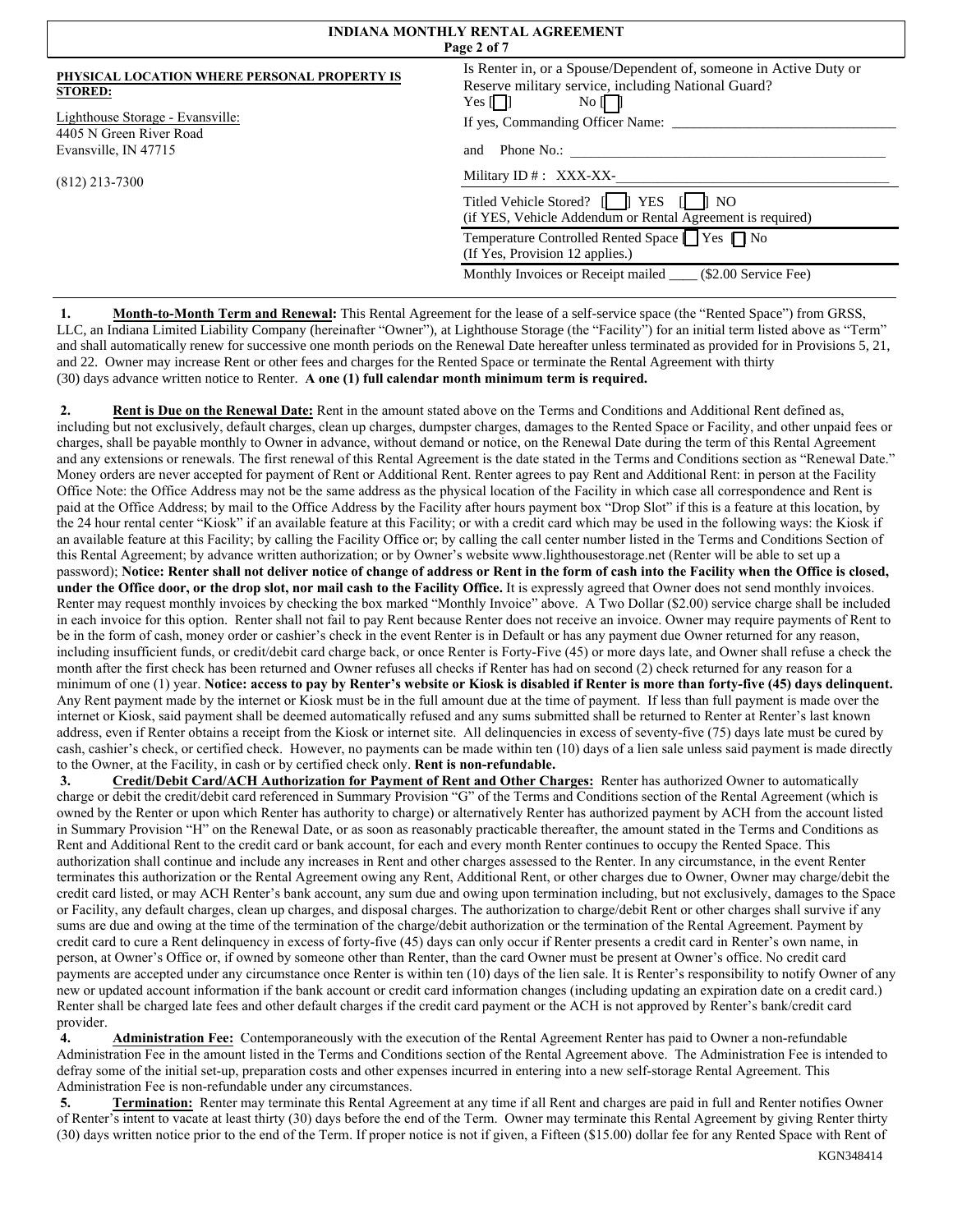### **INDIANA MONTHLY RENTAL AGREEMENT Page 3 of 7**

less than \$60.00 per month and a Twenty-Five (\$25.00) Dollar fee for any Rented Space with monthly Rent equal to or greater than \$60.00 per month shall be charged. No refunds of partial months are made if Renter vacates the Rented Space before the end of the month. Owner may give shorter termination notice for illegal activity by Renter or Renter's guests at the Facility. The Rented Space shall be left broom clean, free of trash, Renter shall remove all Personal Property (or additional Rent may accrue), and the Renter's lock must be removed, otherwise, rent shall continue to accrue. Renter shall fully vacate by the date stated in Renter's or Owner's Notice. Owner charges and Renter is responsible for a Twenty-Five Dollar (\$25.00) per person, per hour charge for cleaning the Rented Space, minimum one (1) hour, plus costs including any disposal fees, if Owner must remove Personal Property and/or clean the Rented Space.

**6. Other Charges and Fees:** Renter is in Default if Rent is not paid by the Renewal Date, and any Rent accepted thereafter shall be at the sole discretion of the Owner. If Renter is in default, the following fees shall be charged:

| Late Fee (4th day late) each month                 | \$15.00                                   |
|----------------------------------------------------|-------------------------------------------|
| Written Late Notice $(17th$ day late)              | \$15.00                                   |
| Written Notice of Default Charge $(30th$ day late) | \$50.00                                   |
| Lock Cut $(30th$ day late)                         | \$45.00                                   |
| Disc Lock Violation Fee                            | \$25.00                                   |
| <b>Advertising Fee</b>                             | \$50.00                                   |
| Sale Fee                                           | 10% of sale proceeds                      |
| NSF/Returned Check Fee                             | \$30.00                                   |
| Dishonored Credit Card Fee                         | \$25.00                                   |
| <b>Transfer Rented Space Fee</b>                   | \$10.00                                   |
| Cleaning Fee (1 hour minimum)                      | \$50.00 per hour $+$ disposal fees        |
| Eviction Notice/Filing Fee in Lieu of Sale         | $$250.00 +$ court costs                   |
| Invoice or Receipt Mailed                          | \$2.00                                    |
| Failure to Give Proper Notice of Termination       | \$15,00/\$25,00 depending on Monthly Rent |

For the purpose of determining if Rent is paid on time, by mail, the date the payment is received at the Facility Office, not the postmark date is used. Renter is in default if Rent is not paid on time, notwithstanding the date that other fees and charges are imposed, if payment is not made when due, Owner may begin enforcement of Owner's lien against Renter's Personal Property, as permitted by Indiana Statute. Renter shall pay Owner all other costs and expenses incurred by Owner arising out of or related in any manner to a breach of this Rental Agreement particularly any charges incurred for enforcing the lien by Owner, Owner's collection of any amount owed by the Renter, or the exercise of any remedy by Owner upon a Default by Renter (including the sale or other disposition of Renter's Personal Property) as permitted under this Rental Agreement or by law. Renter shall be liable to Owner for Owner's attorney's fees incurred in enforcing any of Owner's rights or Renter's responsibilities under this Rental Agreement.

**7. Use of the Rented Space and Prohibited Storage:** The Rented Space shall be used and occupied only for the storing of Personal Property owned by Renter. Renter shall keep the Rented Space in a clean and sanitary condition and free of rubbish, liquid waste or refuse, no guns or alcohol may be stored in the Rented Space. No semi-trucks are permitted on the Facility without written permission. The Rented Space is to be used only for storage of property, not for exhibition, rehearsal space, for an audience, or any other activity that is not related to storage of property. Renter shall not use the Rented Space for the operation of any commercial, industrial, manufacturing or distribution business. Renter shall not use the Rented Space for the use or storage of any food (without Owner's written approval); animal feed (including seed); store or release any explosives; fireworks; highly flammable, dangerous, hazardous or toxic materials or substances (as defined below); noxious smelling items; items which emit a gas or odor when exposed to moisture; contraband or illegal substances; or for any unlawful purpose of any kind. The Rented Space is not appropriate for storage of irreplaceable Personal Property such as books, writings, objects which have an unknown immediate resale market value, or objects which have a special, sentimental, or emotional value to Renter. Renter specifically waives any claim to sentimental or emotional attachment to any Personal Property stored. Renter shall not engage in any activity in the Rented Space which produces or releases such prohibited materials. Renter shall not use the Rented Space for storage of any gasoline or other fuel oil, grease, or any other lubricant, tires or batteries, or any other accessories, except for such gas, oil, grease, or other lubricant as may be contained in the operating parts of the items stored in the Rented Space and in such case Renter shall store the Personal Property with a full tank of gas in the tank and a drip pan or absorbent pad designed to absorb petroleum products under said item to retain any leaking fluids. No propane or empty propane canisters may be stored in the Rented Space. No gas canisters shall be stored in the Rented Space. **A Vehicle Storage Addendum must be completed, accepted, and executed by Owner for any "titled" vehicle stored in the Rented Space.**

Renter shall not live or sleep in the Rented Space or Facility, nor shall animals be permitted to be stored in the Rented Space or Facility. Renter shall not use or allow the Rented Space to be used for the release, storage, use, treatment, disposal or other handling of any hazardous substance without prior written consent of Owner. The term "release" shall have the same meaning as ascribed to it in the Comprehensive Environmental Response Compensation and Liability Act, 42 U.S.C. Section 9602, et seq., as amended, ("CERCLA"). The term "hazardous substance" means:

- i. Any substance defined as a "hazardous substance" under CERCLA;
- ii. Petroleum, petroleum products, natural gas, natural gas liquids, liquefied natural gas and synthetic gas, and;
- iii. Any other substance or material deemed to be hazardous, dangerous, toxic, or a pollutant under any federal, state or local law, code, ordinance or regulation.

**8. Limitation on Value of Personal Property: Renter agrees not to store Personal Property in the Rented Space with a total value in excess of Two Thousand Five Hundred Dollars (\$2,500.00) without the prior written permission of the Owner. If such written permission is not obtained, the value of Personal Property shall be deemed not to exceed Two Thousand Five Hundred (\$2,500.00).** By this Rental Agreement, Owner is generally not liable for the loss of Renter's Personal Property. In the event any competent court of law adjudicates Owner liable for any loss, for any reason, damages shall be limited as described in the next Paragraph. This provision shall not constitute an admission that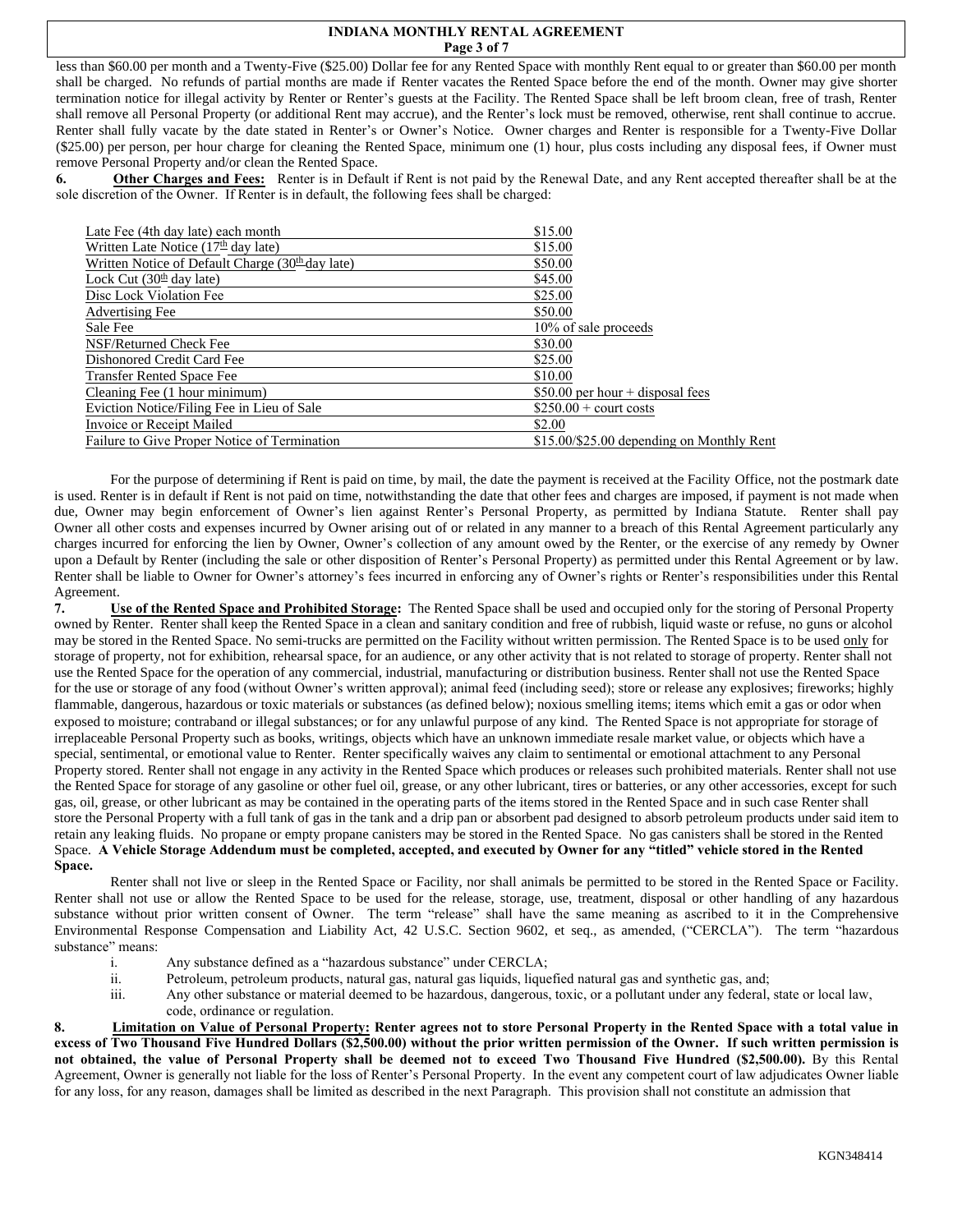#### Renter's Personal Property has any value whatsoever. **Higher value limits may be available from Owner for additional consideration if so requested by Renter in writing to Owner within a reasonable period of time after the commencement of the Rental Agreement, see Owner for details.**

Notwithstanding anything to the contrary in this Rental Agreement or any Addendum which seeks to modify the limit of value of Personal Property stored, in no event will Owner or Owner's agents be liable to Renter or Renter's agents for an amount in excess of Two Thousand Five Hundred Dollars (\$2,500.00), for any loss or damage whatsoever, including, but not limited to, the active or passive acts, the omissions or negligence of Owner or Owner's agents. Renter will not sue Owner or Owner's agents with respect to any claim, cause or action, loss, or injury to the extent liability therefore has been limited or eliminated pursuant to this Provision. So long as Renter complies with the requirements of Provisions 7 and 8, Owner does not concern itself with the type, quantity, or quality of the Personal Property stored.

**9. Damages:** Renter shall be responsible to Owner for the costs of repair, clean-up, and replacement for any damages caused as a result of Renter's storage in the Rented Space, use of the Rented Space, or use of the common areas of the Facility including damage to other Renter's Personal Property or other Renters' vehicles. In the event Owner invoices Renter for any charges for repairs, clean-up, replacement, or other damages suffered, Renter shall pay the invoice within ten (10) days or it shall become Additional Rent due and payable with the next month's Rent. The failure to pay such invoice represents a default under this Agreement. This Provision and the requirement to pay for any damages shall survive the termination of this Agreement.

**10. Insurance and Security Type Systems:** Renter agrees, at Renter's sole expense, to maintain insurance on all Personal Property stored in the Rented Space with actual cash value coverage against all perils, fire, extended coverage endorsement, burglary, vandalism and malicious mischief. Renter's failure to maintain such insurance shall mean that Renter shall assume all risk of loss or damage that would have been covered by insurance. Information about insurance written specifically for self-storage is available from licensed insurance agent in the State of Indiana. Owner employs certain measures to protect Owner's Facility referred to as "Security Type Systems." The operation or failure of any type of Security Type System installed by Owner shall not change Owner's aforementioned liability for any type of loss incurred by Renter and shall in no way release Renter from his/her obligation of insuring his/her Personal Property. These Security Type Systems may include video cameras, gates, gate codes, and lighting. Renter acknowledges that these Security Type Systems are for the protection of the Facility as a whole and not the individual Rented Space. Video cameras, if any, may not be recorded or may not be recorded at all time and alarms are not monitored. These Security Type Systems may not operate properly in the event of a mechanical, electrical, or software failure. Cameras and other systems should not be relied on to provide additional security for the Personal Property or the Renter when using the Rented Space.

11. Access: Renter's access to the Rented Space and the Facility may be limited as reasonably deemed necessary by Owner, including, but not limited to, requiring identification from Renter, limiting hours of operation, or requiring Renter to sign-in and sign-out upon entering and leaving the Facility, including the temporary closure of portions or all of the Facility for adverse weather conditions, emergencies, catastrophes, power outages, evacuation orders, or repairs and maintenance. These denials of access shall not represent an Event of Default by Owner or the Facility. Owner may change the times and methods of access to the Facility with thirty (30) days written notice posted at the entry of the Facility or the Facility Office, or Owner's website, or mailed to Renter. In the event of an emergency or catastrophe at or around the Facility, Owner may require Renter enter only when escorted by Owner's employees or agents or Owner may deny access to the Rented Space and Facility. Owner shall not be liable for Renter's inability to enter the Facility or Rented Space as a result of any power outage, hardware or software failure, or errors in use of any access control system by Renter.

**12. Temperature Control:** Indiana law does not define the term "temperature controlled". This Provision defines the responsibilities of Owner for providing temperature control to the Rented Space. If the Rented Space leased under this Rental Agreement between Owner and Renter is a temperature controlled Rented Space. Owner provides heating and air conditioning to the building containing the Rented Space. It is agreed that Owner shall use all reasonable efforts to maintain a temperature in the building containing the Rented Space by heating to no less than forty-five degrees (45°) Fahrenheit and by cooling the Rented Space to no more than eighty-five degrees (85°) Fahrenheit. Renter recognizes that under certain circumstances including, but not exclusively, mechanical failure, material shortages, electrical or other utility blackouts, brownouts, or other failures, acts of God, labor or materials shortages, strikes, malicious mischief, and fire, that the temperature may deviate from the desired temperature and Renter understands that heating systems and their power sources are not redundant. Further, the temperature in the building containing the Rented Space may vary from the temperature of the Rented Space. Renter agrees to release Owner from any and all liability arising from any such failure of the heating and air conditioning systems which occur as a result of a failure outside of Owner=s direct control.

**13. Humidity in the Rented Space:** Owner does not represent that the Rented Space is humidity controlled and does not warrant or represent that a minimum or maximum humidity will be maintained at any time during the term.

**14. Mold:** Renter understands that there is a risk of the growth of mold and/or mildew on Renter's Personal Property in any Rented Space rented. Owner does not warrant the Rented Space to be water-tight or dry. Owner shall not be liable and is hereby released from liability for mold on Renter's Personal Property from whatever source and no matter how it occurs. Renter shall take whatever steps are necessary, including those listed in this Provision, to protect against and prevent mold on their Personal Property. Mold is a naturally-occurring substance and it is possible to have mold appear or grow on Renter's Personal Property. To help avoid mold, Owner recommends storing Personal Property off the concrete floor, such as on pallets or shelves (do not attach to the Rented Space), wrapping certain Personal Property in plastic and keeping goods susceptible to mold from touching the walls of the Rented Space. Renter understands that any Personal Property brought into the Rented Space that is damp or wet will likely grow mold or mildew because of its wet or damp condition when brought into the Rented Space even if Owner air conditions the Rented Space. Renter shall periodically inspect the Rented Space and the Personal Property and take any and all actions necessary to protect Renter's Personal Property from mold/mildew.

**15. Locked Rented Space; Storage Renter's Risk; Abandonment:** Renter is required to keep the Rented Space locked. Owner requires disc style locks and sells them in the Facility Office. Owner does not maintain a key to any lock used by Renter. If Owner finds an occupied Rented Space without a lock or incorrectly locked, if a lock is removed for an inventory or sale, or if a lock is removed for any other reason described in this Rental Agreement, Owner will notify Renter, and Owner may, but is not required to, lock the Rented Space with Owner's lock at Renter's expense. If Owner chooses to re-secure the Rented Space, and Renter does not replace the lock, then after 5 days, Owner shall put a new lock on the Rented Space and charge Renter's account. The keys will be mailed to Renter's last known address. All Personal Property stored by Renter within the Rented Space shall be at Renter's sole risk. **If the Rented Space is not locked, Renter is delinquent in Rent, and Owner determines the items contained in the Rented Space have no marketable value (under \$100) Owner may consider the Rented Space abandoned and dispose or sell of any or all Personal Property in the Rented Space.** Owner is not a warehouseman engaged in the business of storing goods for hire. Owner shall have no obligation to exercise any care, custody or control over Renter's Personal Property. Owner assumes no responsibility for any loss, damage or casualty however caused to such Personal Property.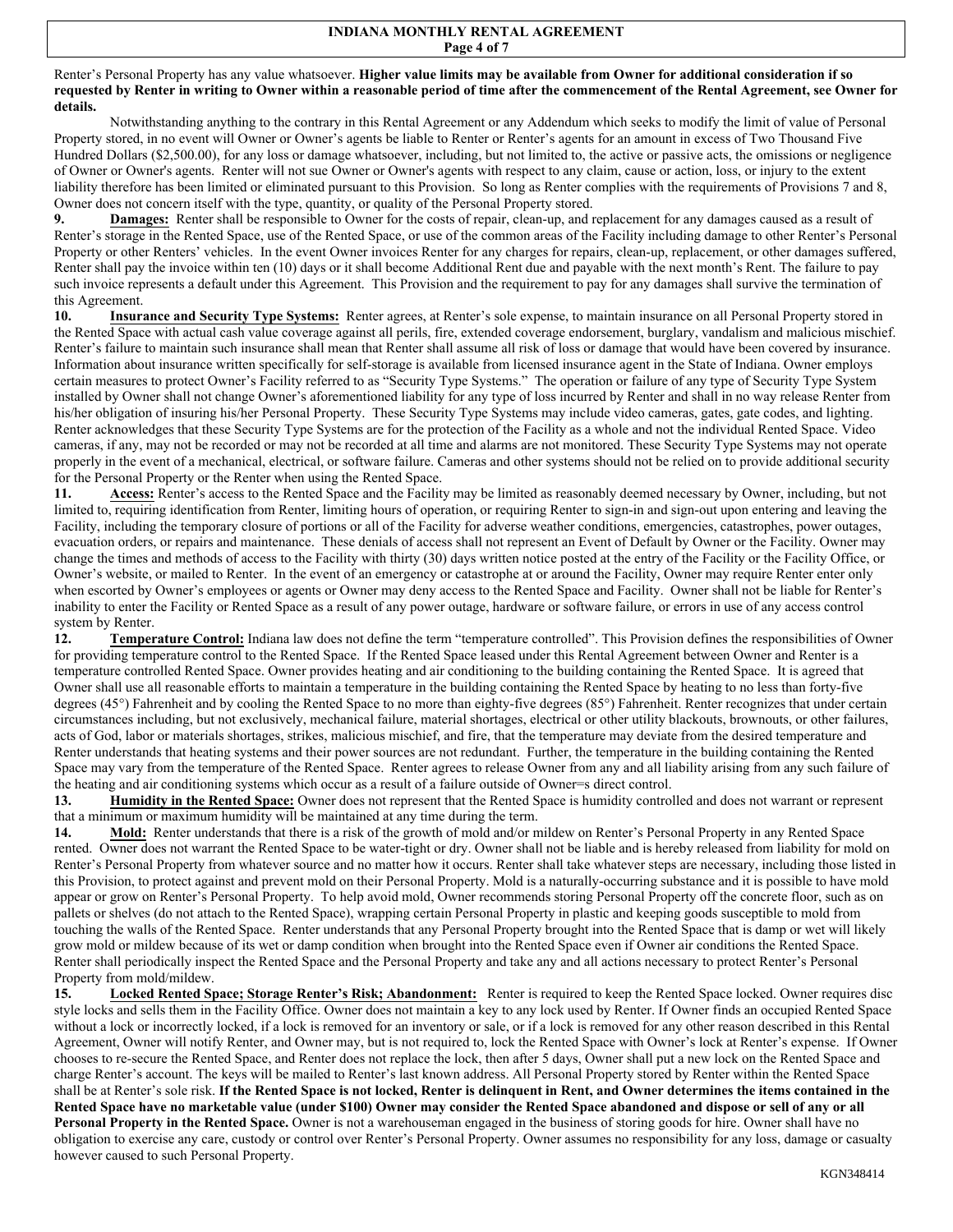**16. Release of Liability: Renter releases Owner, its employees, agents, successors, and assigns from any and all liability for Personal Property damage or loss of Personal Property; for damage or loss from, as examples, fire, water, the elements, mold or mildew, Acts of God, theft, burglary, vandalism, malicious mischief, mysterious disappearance, and rodent damage; or the acts or failure to act or negligence of Owner, its employees, or agents.**

**Renter further releases Owner, its employees, agents, successors, and assigns from any and all liability for personal injuries or death to persons including Renter and Renter's family or invitees arising out of Renters use of the Rented Space and Facility.** 

**Renter understands that this Release of Owner's liability is a bargained for condition of this Rental Agreement and Owner's consent to enter into this Rental Agreement, and that if Owner were not released from liability as set forth in Provisions 16 and 17, a much higher Rent would have to be agreed upon or Owner would not enter into this Rental Agreement.** 

17. **Indemnification; Subrogation:** Renter agrees, for itself, and to have its insurer waive any right of subrogation of any claim of Renter against Owner, its employees, or agents. Renter agrees to indemnify, defend and hold Owner harmless from any and all loss, claim, demands, damage, liability, expense, fines or penalties arising out of or related in any manner to such foregoing injuries, death or losses to person or Personal Property, or damages to Renter's Personal Property however occurring, or arising out of or related to any breach of this Rental Agreement by Renter, Renter's invitees or guests. Renter shall also pay Owner for all of Owner's attorney fees incurred in enforcing any obligation under this Provision.

**18. Owner May Enter:** Owner, its employees or agents and the representatives of any governmental or quasi-governmental authority, including police and fire officials, shall have the right to remove Renter's lock and enter the Rented Space, without notice to Renter, to take such action as may be necessary to preserve Owner's Personal Property in the event of an Emergency, or to immediately comply with any applicable law, governmental or court order, warrant, subpoena, or to enforce any of Owner's rights. For the purposes of this Rental Agreement, "Emergency" shall be defined as any event which jeopardizes the health, safety, and/or well-being of any person or of the Facility or any of the buildings or the land appurtenant to the buildings or any other Personal Property or chattels stored at the Facility. Owner shall further have the right, on a non-emergency basis, to remove Renter's lock and enter the Rented Space with reasonable notice to Renter to make any repairs, replacements, other desirable improvements or conduct any inspections of Owner's Personal Property (the "Work"). Owner will endeavor to give a minimum of three days notice to Renter of the Work and, if Renter is available, will schedule an appointment with Renter to remove Renter's lock to allow the Work. If Renter is unavailable or unable to provide Owner access, Owner may cut or remove and replace the lock after the Work has been completed with a lock of similar or better quality and the keys shall be sent as described in Provision 15. Renter is notified that Owner complies with all search warrants and subpoenas for Renter information.

**19. Responsibility to Inspect the Rented Space.** Renter shall immediately notify Owner should Renter become aware of any noxious odors, sounds, or other conditions, including without limitation, the presence of any mold or similar condition in Renter's Rented Space emanating or spreading from or through any other the Rented Space. Upon receipt of such notification, or should Owner become aware of such conditions, Owner may, notwithstanding anything to the contrary to this Agreement, enter Renter's Rented Space without notice to make any such necessary inspection, repair, or alteration. Should any such conditions result from Renter's use of the Rented Space or from a breach by Renter of the terms of this Agreement, all costs and expenses incurred by Owner in addressing such conditions shall be paid by Renter on demand and if not paid, shall become Additional Rent. Further, Renter has inspected the Rented Space and this Rental Agreement and agrees that the Rented Space number provided on the Rental Agreement matches the Rented Space number on the door or wall of the Rented Space rented and inspected by Renter.

**20. Owner's Lien: Pursuant to the Indiana Self-Service Storage Act, § IC 26-3-8 et seq., the Owner of a self storage Facility has a lien on all Personal Property present in the self-service storage Facility for: (1) rent, labor, or other charges that accrue in connection with the Personal Property under the Rental Agreement; (2) expenses necessary for the preservation of the Personal Property; and (3) expenses reasonably incurred in the sale or other disposition of the Personal Property. The lien attaches upon storage of the Personal Property.**

Explanation: The Personal Property Renter has stored in the Rented Space may be sold or otherwise disposed of if Renter defaults or fails to pay Rent for the storage of the Personal Property under this Rental Agreement.

**21. Defaults; Owner Remedies: If** Renter breaches any term or condition of this Rental Agreement (a "Default"), Owner in addition to such other rights it may have under this Rental Agreement and law shall have the right to terminate this Rental Agreement. If Renter fails to pay any Rent or other charges when due or if the Rental Agreement is terminated by Owner for cause, Owner may: (i) deactivate the gate access; (ii) overlock or otherwise place a device to prevent Renter's access to the Rented Space, once Renter is in default as defined in Indiana Statute, and the placement of Owner's overlock or other deactivation device, along with any written notice sent to Renter, shall serve as constructive notice that Owner has not received Rent from Renter for the current term; (iii) remove Renter's lock and access the Rented Space; however, Rent and other charges shall continue to accrue after overlock or lock removal until the Rented Space is sold or Renter cures the default; (iv) inventory and/or take possession if desired, of the Personal Property located in the Rented Space; (v) sell or dispose of the Personal Property in the Rented Space as permitted by law; or (vi) pursue any and all remedies available, at law or equity, including a forcible entry and detainer action against Renter. The act of overlocking/ denying access or removing Renter's lock shall not constitute an election of a remedy by Owner, and shall not constitute Owner taking possession of, or a bailment over, the Personal Property. The obligation to pay Rent and other charges shall not be terminated by the overlock or lock removal. If Renter is in default and is overlocked or if the lock is cut and replaced with Owner's lock, Owner is not required to remove the overlock or take off Owner's lock (after lock cut) until 3 business days after payment has been made in full. Owner reserves the right not to remove its replacement lock until Renter is present and replaces the lock with Renter's own new lock, or Owner in its sole discretion can remove its lock leaving the Rented Space unlocked. In any case Owner shall not be liable to Renter for any damages Renter suffers as a result of not being able to get access to the Rented Space after late payment arising from failure to immediately remove Owner's lock or overlock. In the event of default, Renter forfeits any concessions received and rent for the Rented Space shall automatically increase to the current market rate. If Occupant does not sign the Rental Agreement, Owner may treat this as an Event of Default and overlock the Rented Space.

All remedies available to Owner shall be cumulative and the exercise of one or more remedies shall not exclude or waive Owner's rights as to any other remedy.

**22. Notices:** Except as otherwise required by law, all notices under this Rental Agreement from Owner to Renter shall be mailed by first class U.S. mail, postage pre-paid, to Renter's last known address, or e-mailed to the e-mail address provided by Renter in the Terms and Conditions and shall be conclusively presumed to have been received by Renter three (3) business days after mailing, or upon emailing. All notices from Renter to Owner shall be mailed by first class U.S. mail, postage pre-paid, to Owner, at the Facility Office Mailing Address listed on the first page of this Rental Agreement. Renter is responsible for notifying Owner in writing, **via certified mail return receipt requested to the Facility Address; or in person on a form prescribed by Owner, at the Facility Kiosk, (if available) or, via the Facility website with a password, if the feature is available, of any change in Renter's address or of intent to vacate at the end of the term.**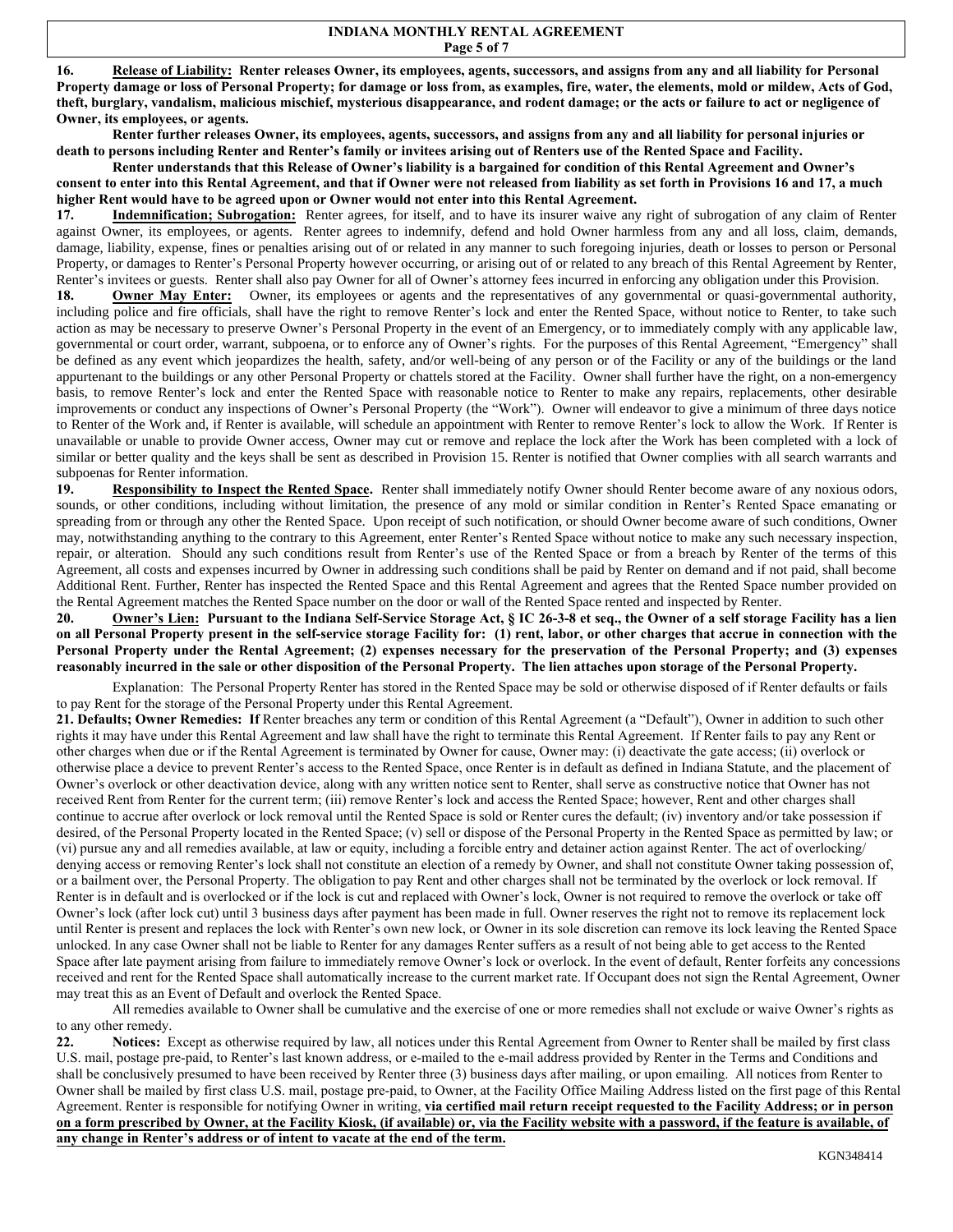### **INDIANA MONTHLY RENTAL AGREEMENT Page 6 of 7**

# **23. Partial Payments or Payment in the Event of Default:** Partial payments shall not be accepted.

**24. Assignment and Subletting:** Renter may not assign its rights under this Rental Agreement or sublet the Rented Space without the prior written consent of Owner. This Rental Agreement shall be binding upon the heirs, assigns, executors, administrators, representatives and successors of the parties hereto.

**25. Governing Law; Jury Trial; Severability:** This Rental Agreement shall be governed by the laws of the State of Indiana without regard to its conflict of laws provisions. Owner and Renter agree to waive their respective rights to trial by jury of any cause of action, claim, counterclaim or cross complaint in any action arising out of or connected in any manner with this Rental Agreement, including any action for bodily injury, death or Personal Property damage. Owner and Renter further agree that the Federal or State courts in the County where the Facility is located in Indiana shall have exclusive jurisdiction for any litigation related to this Rental Agreement. If any part or provision of this Rental Agreement is determined to be unenforceable by a court of law, the parties agree that all remaining parts or provisions of this Rental Agreement shall remain in effect and be valid and enforceable.

**26. Entire Agreement:** This Rental Agreement is the entire agreement between the parties and supersedes any and all prior oral or written representations or agreements and may be modified only in a writing signed by Renter and Owner. The pre-printed terms of this Rental Agreement may only be modified in writing signed by the General Manager of the Facility.

**27. Counterparts, Headings and Gender:** This Rental Agreement may be executed in one or more counterparts, each of which shall be deemed an original and when taken together shall constitute one Rental Agreement. The headings in this Rental Agreement are for the convenience of both parties. In the event of any conflict between the heading and the language of the term, the language of the term shall control. Whenever the context so indicates the masculine, feminine or neuter gender and the singular or plural number shall be deemed to include the others.

**28. Agreement to Mediate:** Realizing that in Self-Storage relationships there is always a possibility of differences of opinion or other disagreements and that what is most important is to resolve any disputes amicably, quickly, inexpensively and professionally and to return to business as soon as possible, it is with that spirit of cooperation that Owner and Renter pledge to resolve differences and to use the procedures specified in this Rental Agreement. Therefore, Owner and Renter agree as follows: with the exception of non-payment of Renter's Rent and Owner's right to conduct a lien sale, declare an abandonment, or evict as a result of Default under this Rental Agreement, or apply the security deposit, if any; that any litigation, claim, dispute, suit, action, controversy, proceeding or otherwise (''claim'') between or involving Owner and Renter, whether arising out of or relating in any way to this Rental Agreement and/or any other document, any alleged breach of any duty, or otherwise will be submitted to non-binding mediation for a minimum of eight hours before any mediation organization approved by Owner and Renter located within 15 miles of the Facility. In the mediation, Owner and Renter shall each be represented by an individual authorized to make binding commitments on their respective behalves and may be represented by counsel. In addition, Owner and Renter may, with permission of the mediator, bring such additional persons as are needed to respond to questions, contribute information and participate in the negotiations. The fees and expenses of the mediator and/or mediation organization shall be shared equally by Owner and Renter. The mediator shall be disqualified as a witness, consultant, expert or counsel for any party with respect to the dispute and any related matters.

**29. Agreement to Arbitrate**: In the event the parties are unable to resolve any dispute by mediation, the parties agree that such claims shall then be resolved by final and binding arbitration in front of a single mutually agreeable arbitrator as administered by the American Arbitration Association (AAA) under its applicable arbitration rules for expedited arbitration. The election by either party for binding arbitration may be made at any time, shall be in writing and shall be served on the other party in the manner prescribed in this Rental Agreement for the giving of notices. All such arbitration proceedings shall take place at such location as is specified by Owner. Each party shall bear its own costs and fees, including travel expenses, out-of-pocket expenses (including, but not limited to, copying and telephone), witness fees, and attorney's fees and expenses. The fees and expenses of the arbitrator, and all other costs and expenses incurred in connection with the arbitration, shall be shared and borne equally by the Renter and Owner.

**30. Owner's Employees:** In the event Renter requests any of Owner's employees to perform any services for Renter, it shall be done at Renter's own risk as Renter's agent, regardless of whether payment is made for said service(s). Renter agrees to release, hold harmless and indemnify Owner for any loss, charge or injury Renter may suffer related to the use of Owner's employees. Renter further agrees that his/her interactions with Owner's employees will be respectful and courteous. Any foul or abusive language or threatening behavior directed toward any employees or Owner shall be grounds for immediate termination of the Rental Agreement by Owner.

**31. Warranty of Information:** Renter warrants all information given in this Rental Agreement or any application preceding this Rental Agreement is complete, true and accurate at the time of this Rental Agreement.

**32. Renter's Acceptance of the Rented Space "AS IS".** Renter inspected or had the right to inspect the Rented Space and Facility before signing this Rental Agreement and finds the Rented Space to be suitable for the purpose for which Renter rents such Rented Space **and accepts the same "as is."** Owner makes no express warranties. Owner disclaims and Renter waives all implied warranties, including but not limited to implied warranties of merchantability and fitness for a particular purpose to the fullest extent permitted by law. Renter acknowledges that Owner's Agents have no authority to make warranties, express or implied.

**33. Pest Control:** Renter is advised that Owner may use chemicals at the Facility including around the Rented Space, for pest control. For this reason, no pets are allowed. Renter is solely responsible for arranging, setting, and monitoring and disposing of any pest control devices within the Rented Space. Renter is advised to provide, set, maintain, and regularly remove, if necessary, any insect or rodent attraction/repellant/trap devices that Renter deems necessary to protect its Personal Property from loss or damage due to insect or rodent infestations. The only extermination provided by Owner, if at all, is in common areas other than the Rented Space.

**34. The Rented Space:** By signing this Agreement Renter acknowledges that neither Owner, nor any employee of Owner or any other person acting on Owner's behalf, has made any representation to Renter as to the size (square footage or cubic footage) or dimensions (length, width or height) of the Rented Space, and Renter acknowledges and agrees to the following: (a) that, prior to signing, Renter was given the opportunity to measure the dimensions of the Rented Space; (b) that Renter is satisfied therewith, whether or not Renter measured the Rented Space; (c) that Renter agrees to pay the Rent stated herein regardless of the actual size or dimensions of the Rented Space; (d) that Renter hereby waives any and all right to bring any civil action, or other judicial or non-judicial proceeding, or to join, or participate in, any such proceeding brought by any other person, against Owner based on assertions that any difference exists between the actual size, or dimensions, of the Rented Space, and the size, or dimensions, thereof as Renter believed existed at the time Renter signed this Agreement; and (e) that Renter hereby fully, and forever, Releases and Discharges Owner from any, and all liability for damages, and all other types of relief, to which Renter otherwise would have had the right to obtain but for Renter's having agreed to the provisions of this Provision and the Waiver and Release contained herein.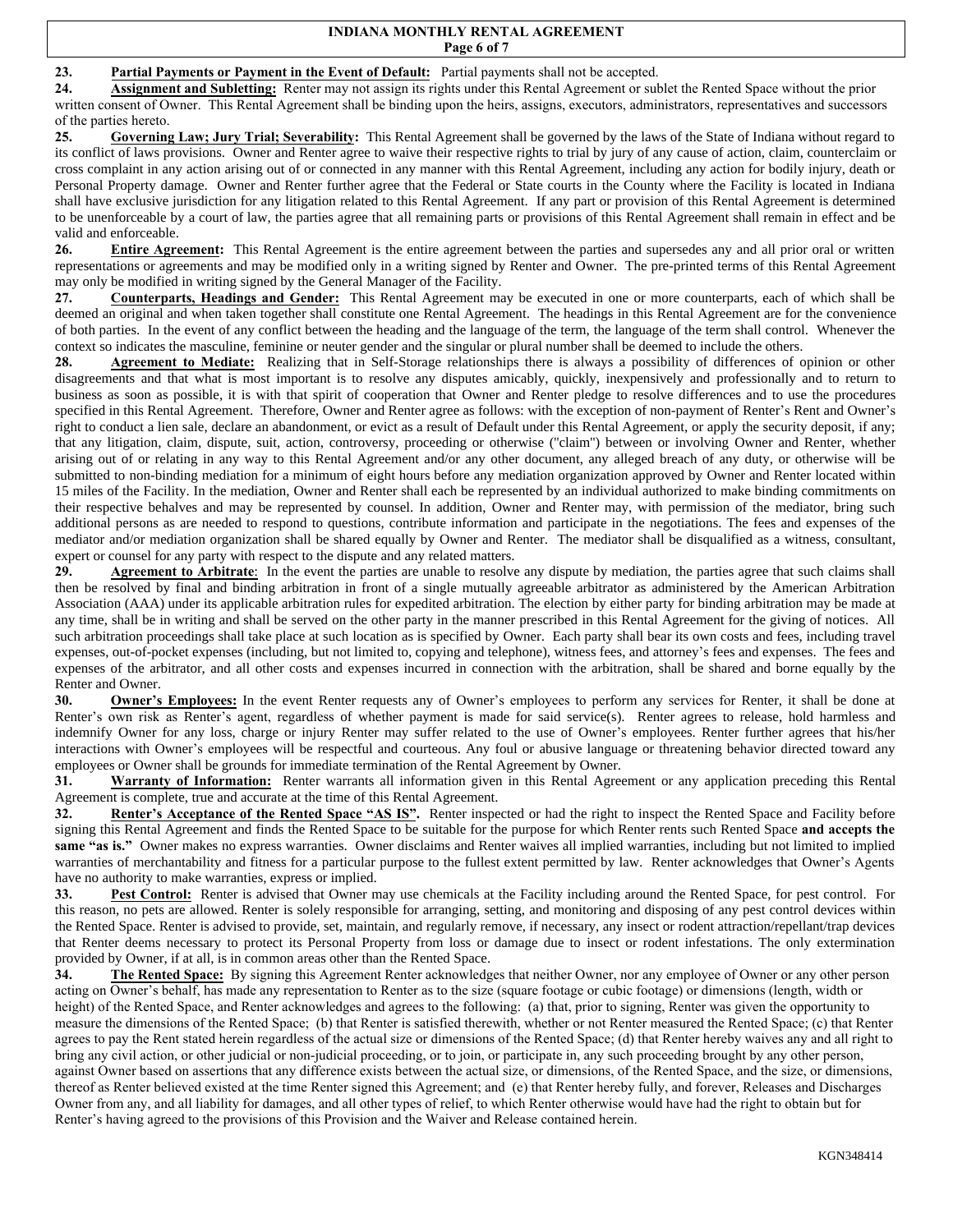### **INDIANA MONTHLY RENTAL AGREEMENT Page 7 of 7**

**35. Permission to Call, Fax, Text and/or E-Mail:** Renter recognizes Owner and Renter are entering into a business relationship at the Facility. As such, to the extent any federal or state law prohibits Owner from contacting Renter by phone, fax, text or e-mail, Renter hereby consents to Owner phoning, faxing, and e-mailing Renter and that these communications are related to the business relationship. Renter further gives Owner permission to send text messages to Renter's provided cell phone number for the purposes of notifying Renter of conditions involving the Facility or Rented Space, including but not exclusively, late rent and other default issues, unless otherwise prohibited by law. Further, Renter consents to Owner sending notices by email, including notices involving the operations of the Facility and unless prohibited by law, notices of default. For this reason, Renter agrees to keep a current email address of record with the Owner and to notify Owner of any change in Renter's email address.

**36. Snow Removal:** Owner, in the event of snow, only clears the common drives and parking lots, any snow or ice in front of the Rented Space is Renter's responsibility to remove. Owner does not plow unless the snowfall is at least twelve (12) inches. Renter is advised that by clearing snow or ice, Owner may create un-natural accumulations of snow or ice (such as piles of snow off the side of a snow plow), which are slippery and which Renter must clear or step over to access the Rented Space. Further, Owner does not begin plowing operations until the snow fall has ended. Owner does not warrant at any time that all snow and ice will be removed or completely clear. During snowfalls, if conditions are not deemed safe by Owner to allow Renter on to the Facility, such access will be denied. The Owner plows drive aisles at the Facility to within no less than 20 inches from the door to the Rented Space or the access door to the building containing the Rented Space. Renter understands that the act of plowing will result in additional snow being placed within the area between the plowing site and the door to the Rented Space and that it is Renter's responsibility to either safely remove the snow or ice between the plowed area of the drive aisle and the Rented Space, and to use extreme caution when crossing over the untreated area of the drive aisle between the plowing area and the door to the Rented Space, even if unnatural accumulations of snow or ice are placed in such area.

**37. Electricity:** Use of electricity at the Facility is strictly reserved to Owner at all times unless Renter receives written permission in the form of a signed electricity addendum. Use of electricity without Owner's approval constitutes a default under This Agreement and Owner may retroactively add a charge of \$20.00 a month for any month the Rented Space has been occupied by Renter. Owner is not liable for any damages which occur as a result of unauthorized use of Owner's electricity including disconnection of electricity, outages, or surges which may cause damage to Renter's Personal Property.

**38. Carts:** Hand Carts ("Cart") are provided for the convenience of the Renter. Renter agrees to properly use the Cart in the manner for which they were intended, including but not exclusively, loading no more than 600 lbs. of materials or property on the Cart at any one time, not stacking property higher than 3 feet high on the Cart, and ensuring that the property placed on the Cart does not exceed the width of the Cart by more than 2 feet total. Carts are provided to Renter solely as a courtesy, and may be out of order or Cart service may be terminated at any time without said termination representing a default under the Rental Agreement. As such, Carts are used solely at Renter's own risk. Renter releases, holds harmless, and agrees to indemnify Owner from any damage Renter may suffer as a result of the use of the Cart and/or for personal injury Renter suffers as a result of use or misuse of the Cart whether or not Renter's actions were negligent in the use of the Cart.

**39. Exclusion of all Warranties:** The agents and employees of Owner are not authorized to make warranties about the Rented Space and the Facility referred to in this Rental Agreement. ORAL STATEMENTS BY OWNER'S AGENTS AND EMPLOYEES DO NOT CONSTITUTE WARRANTIES such statements shall not be relied upon by the Renter and are not part of this Rental Agreement. The parties hereto agree that the IMPLIED WARRANTIES OF MERCHANTABILITY AND FITNESS FOR A PARTICULAR PURPOSE and all other warranties, expressed or implied, ARE EXCLUDED from this transaction and shall not apply to the Rented Space and the Facility, and that Renter accepts such Rented Space and access to the Facility AS IS AND WITH ALL FAULTS.

**40. Rules and Regulation:** The Rules and Regulation of this Facility are incorporated herein and made a part of this Rental Agreement as if fully re-written herein. The Rules and Regulations can be changed with thirty (30) days notice as described in the Rules and Regulations, without regard for the term of this Agreement, so long as the revised Rules and Regulations apply to all Renters and are made for the appropriate and efficient operation of the Facility.

The undersigned hereby acknowledges that he/she has read and understands this Rental Agreement in its entirety (seven pages) and agree(s) to be bound by its terms and conditions.

**"Owner": GRSS, LLC d/b/a Lighthouse Storage - Evansville**: **"Renter"** 

Date Signed:

Signature:

Printed Name:

**\*\*I HAVE READ ALL SEVEN (7) PAGES OF THIS RENTAL AGREEMENT**\*\*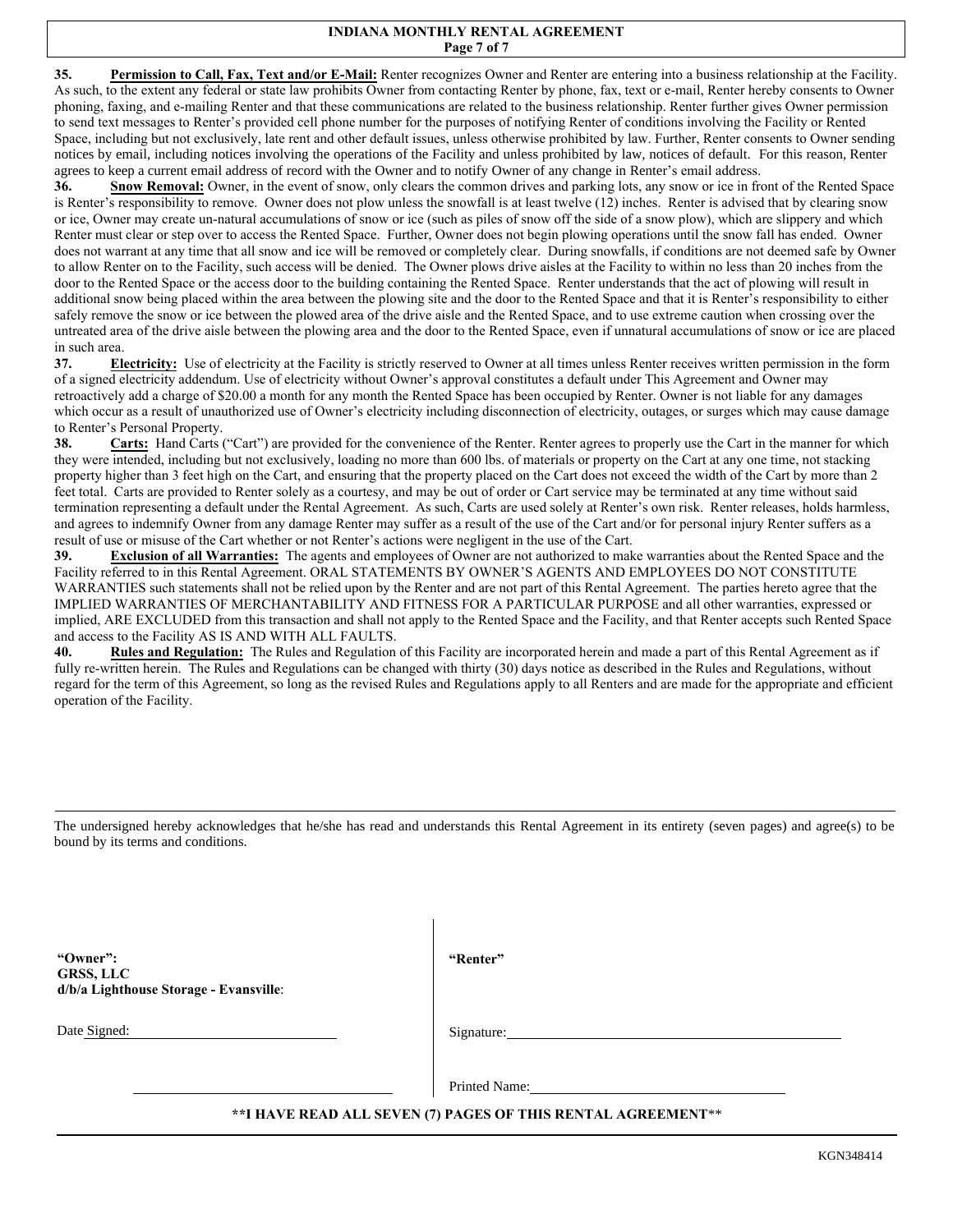# **LIGHTHOUSE STORAGE INDOOR VEHICLE STORAGE ADDENDUM**

This Addendum, made this day of , 20 , between GRSS, LLC dba Lighthouse Storage - Evansville as "Owner" and same date as the Monthly Rental Agreement, and intends to amend and modify the Monthly Rental Agreement as follows:

Renter desires to rent from Owner an enclosed self-service Rented Space for the storage of a vehicle or vessel, as listed below, hereafter referred to as "Vehicle(s)" and that generally vehicle/vessels are prohibited from being stored in the Rented Space.

IT IS THEREFORE AGREED:

1. Added to the Rental Agreement Terms and Conditions Section is the following:

### **Additional permitted vehicles, if any, are listed on the final page of this Addendum. List all Vehicle/Vessels that may be stored in the Rented Space.**

If the name on the Vehicle registration is different than the person executing this Agreement, Owner may refuse to accept this Agreement. If Owner accepts this Agreement, storage of the Vehicle(s) requires a notarized letter of authorization from the Owner of the Vehicle(s).

The Vehicle(s)/vessel(s) to be stored is/are identified as follows:

#### **Check One:**

| Vehicle | Boat | Motorcycle | Other | <b>TT</b><br>Y ear | Make | Model |
|---------|------|------------|-------|--------------------|------|-------|
|         |      |            |       |                    |      |       |
|         |      |            |       |                    |      |       |

| Color | License No. | <b>State</b> | VIN/Serial No./Hull No. |
|-------|-------------|--------------|-------------------------|
|       |             |              |                         |

| Name on Title:     |                                          |                    | Copy to File $\qquad$ |
|--------------------|------------------------------------------|--------------------|-----------------------|
|                    | Name on Registration (Registered Owner): |                    | Copy to File          |
| Lienholder:        | State:                                   | Amount of Lien: \$ |                       |
| Lienholder Address |                                          |                    | Phone number          |
| Insurance Company: |                                          | Policy Number:     |                       |

(If name on the vehicle registration is different than the person executing this Rental Agreement, Owner may refuse to accept this Rental Agreement. If Owner accepts this Rental Agreement, storage of the Vehicle requires a notarized letter of authorization from the Owner of the Vehicle.)

Space # Leased (the "Rented Space")

2. Sentence #1 from Provision #1 of the Rental Agreement is hereby stricken and replaced as follows:

"This Rental Agreement for the lease of an outdoor, uncovered, non-segregated vehicle Rented Space, (the "Rented Space") for the storage of the Vehicle(s) listed in this Addendum, from GRSS, LLC, an Indiana Limited Liability Company (hereinafter "Owner"), at Lighthouse Storage (the "Facility") for an initial term listed above as "Term" and shall automatically renew for successive one month periods on the Renewal Date of each month hereafter unless terminated as provided for in Provisions 4, 20, and 21. ."

3. Provision 7, "Use of Rented Space and Prohibited Storage," sentence 1, is stricken and replaced as follows:

"The Rented Space shall be used and occupied for the purpose of storing the Vehicle listed in this Vehicle Storage Addendum, owned by Renter, and no other Vehicle may be stored unless listed in this Vehicle Storage Addendum. No Vehicle may be stored which is not listed in this Addendum."

4. Provision 21 ("Defaults; Owner Remedies") is modified to add the following language to the end of the Provision:

"In the event the property stored by Renter is a Vehicle and in addition to any other instances of Default herein, Owner may take any steps necessary to prevent Renter from returning the Vehicle to the Rented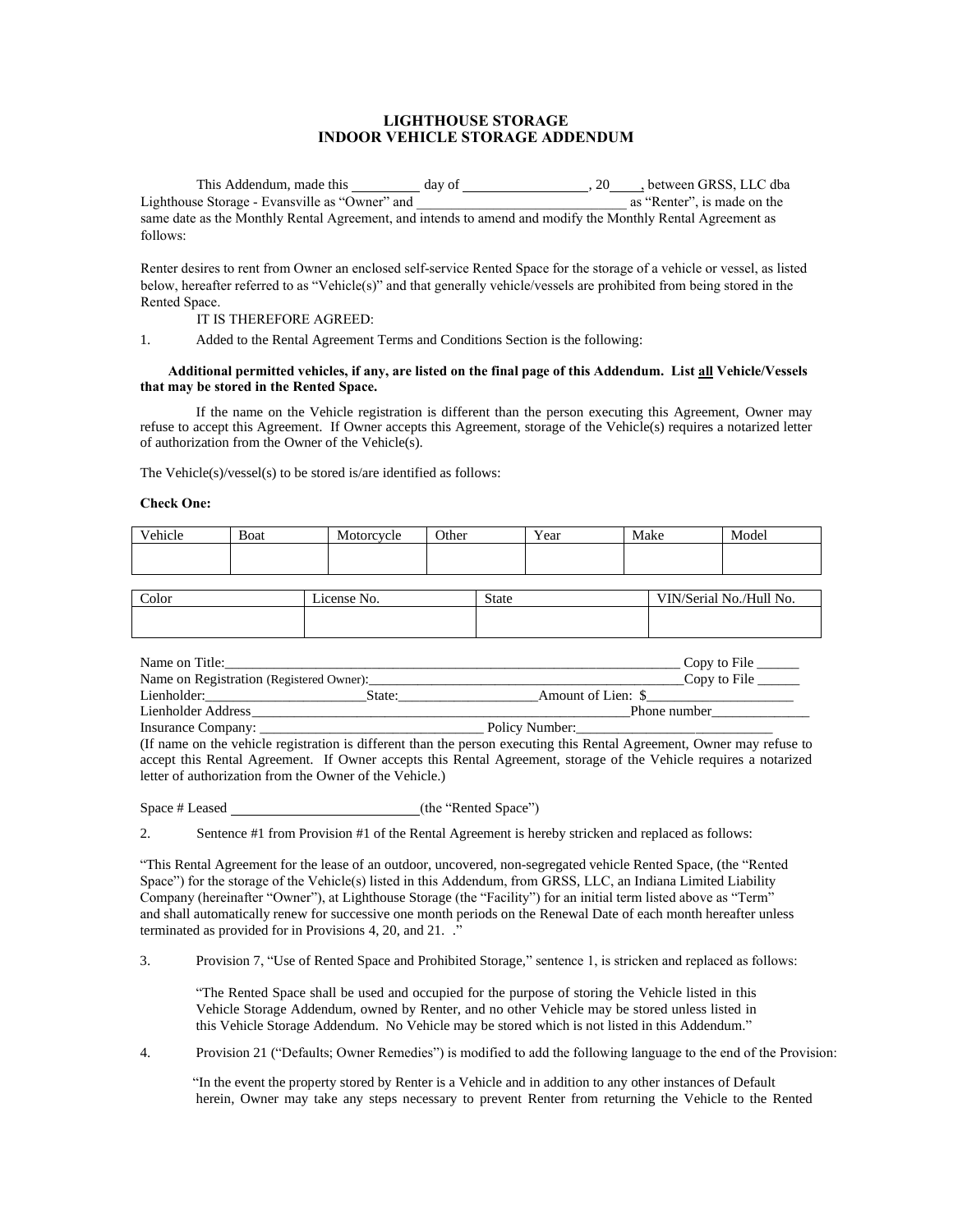Space, once removed. Once the Vehicle is removed at the request of Owner, or is removed voluntarily by Renter, then Renter shall lose any status of licensee to enter the Facility or Rented Space and may be considered trespassing on the land on which the Facility is located.

Alternatively, in lieu of a sale, the Owner may cause the Renter's Vehicle to be towed or removed from the Facility once the Renter is at least Sixty (60) days late."

5. The following Provision is added to the Rental Agreement:

**41. Indoor Vehicle Additional Terms-For Indoor Vehicle Rented Space:**

(A) If the Vehicle is an RV or boat, it shall be winterized by October 1 of each year if it is not intended to be used during the winter.

(B) Renter specifically agrees that Renter shall not use the Rented Space for storage of any gasoline or other fuel oil, grease, or any other lubricant, tires or batteries, or any other accessories, except for such gas, oil, grease, or other lubricant as may be contained in the operating parts of the Vehicle stored in the Rented Space and in and in such case Renter shall store the Vehicle with no gas in the tank. Renter shall maintain a drip pan or absorbent pad designed to absorb petroleum products under the stored vehicle of sufficient size to retain any leaking fluids from the vehicle stored. Any vehicle stored must be registered, insured, and in a drivable condition.

(C) No repair or maintenance work shall be performed on any Vehicle, in the Rented Space or at the Facility, including washing or cleaning.

In the event of any conflict between the Monthly Rental Agreement and this Vehicle Storage Addendum, the provisions of the Vehicle Storage Addendum shall be controlling and shall apply.

**"Owner" "Renter" GRSS, LLC dba Lighthouse Storage - Evansville**

BY: \_\_\_\_\_\_\_\_\_\_\_\_\_\_\_\_\_\_\_\_\_\_\_\_\_\_\_\_\_\_\_\_\_\_\_\_ Its: Authorized Agent

Date:  $\_\_$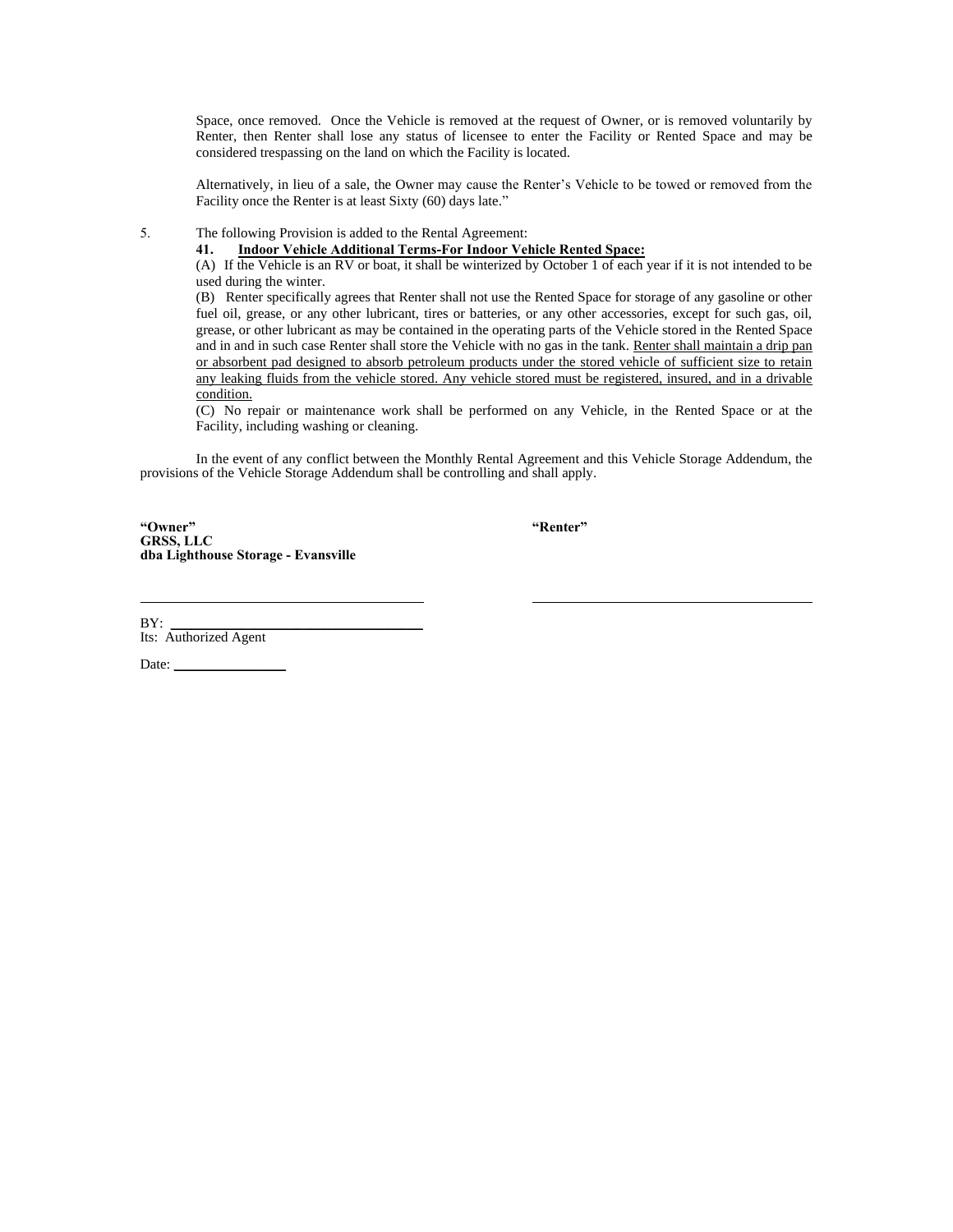# Additional Vehicle that may be stored in the Rented Space:

| Vehicle No. 2 - Check One: |                             |                                   |              |                                 |               |
|----------------------------|-----------------------------|-----------------------------------|--------------|---------------------------------|---------------|
| Vehicle                    | Boat                        | Motor                             | Year         | Make                            | Model         |
|                            |                             |                                   |              |                                 |               |
| Color                      |                             | Lic. No.                          | <b>State</b> | V.I.N./Serial No.               |               |
|                            |                             |                                   |              |                                 |               |
| Name on Title:             |                             |                                   |              |                                 | [COPY]        |
| Name on Registration:      |                             | State:                            |              |                                 | [COPY]        |
|                            |                             |                                   |              |                                 |               |
|                            |                             | Insurance Company: Policy Number: |              |                                 |               |
|                            |                             |                                   |              |                                 |               |
|                            | Lienholder/Secured Creditor |                                   |              | Amount of Lien/Secured Interest |               |
| Address                    |                             | State                             | Zip          |                                 | Telephone No. |
|                            |                             |                                   |              |                                 |               |
| Vehicle No. 3 – Check One  |                             |                                   |              |                                 |               |
| Vehicle                    | Boat                        | Motor                             | Year         | Make                            | Model         |
|                            |                             |                                   |              |                                 |               |
| Color                      |                             | Lic. No.                          | <b>State</b> | V.I.N./Serial No.               |               |
|                            |                             |                                   |              |                                 |               |
| Name on Title:             |                             |                                   |              |                                 | [COPY]        |
| Name on Registration:      |                             | State:                            |              |                                 | [COPY]        |
|                            |                             |                                   |              |                                 |               |
|                            |                             |                                   |              |                                 |               |
|                            |                             |                                   |              |                                 |               |
|                            | Lienholder/Secured Creditor |                                   |              | Amount of Lien/Secured Interest |               |
| Address                    |                             | <b>State</b>                      | Zip          |                                 | Telephone No. |

**List all Vehicle/Vessels that may be stored in the Rented Space.**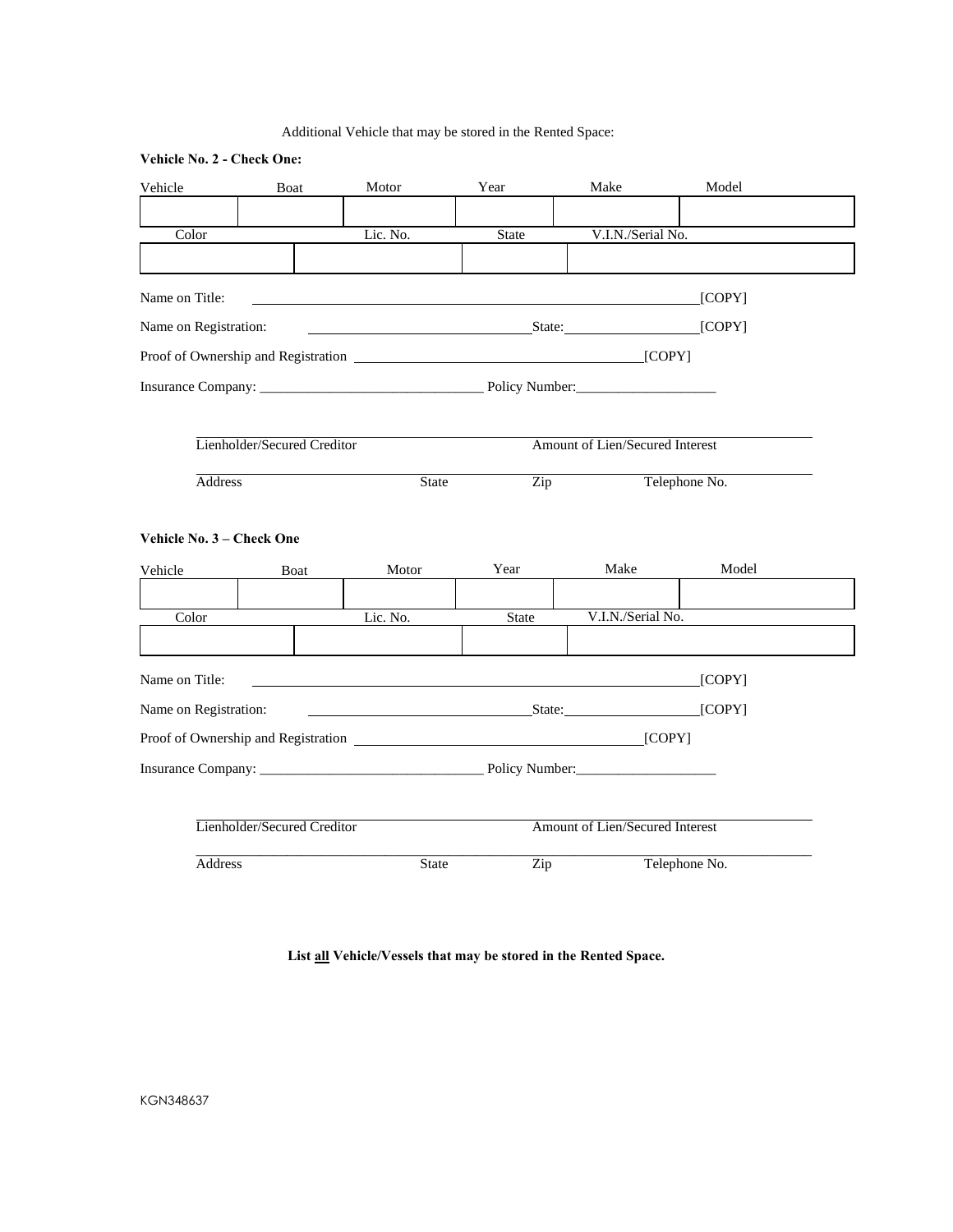# **LIGHTHOUSE STORAGE INDIANA OUTDOOR VEHICLE STORAGE RENTAL AGREEMENT**

**Page 1 of 7** 

**NOTICE TO RENTER: THE OWNER OF THIS SELF-SERVICE STORAGE FACILITY HAS A LIEN UPON ALL PERSONAL PROPERTY STORED IN THIS SELF-SERVICE STORAGE FACILITY FOR RENT, LABOR, OR OTHER CHARGES THAT ACCRUE IN CONNECTION WITH THE PERSONAL PROPERTY UNDER THIS RENTAL AGREEMENT: FOR ALL EXPENSES NECESSARY FOR THE PRESERVATION OF THE PERSONAL PROPERTY; AND FOR EXPENSES REASONABLY INCURRED IN THE SALE OR OTHER DISPOSITION OF THE PERSONAL PROPERTY. IN THE EVENT YOU, AS RENTER, ARE IN DEFAULT THE OWNER MAY SELL AT PUBLIC OR PRIVATE SALE OR OTHERWISE DISPOSE OF YOUR PERSONAL PROPERTY IN ORDER TO ENFORCE ITS LIEN UNDER THE INDIANA SELF-SERVICE STORAGE ACT 26-3-8 ET SEQ.** 

|                                                                | <b>TERMS AND CONDITIONS OF THIS RENTAL AGREEMENT:</b>       |                                                                                                                                                                                                                                                                                                                                                                                                                                                                                            |               |                                                              |                                  |  |
|----------------------------------------------------------------|-------------------------------------------------------------|--------------------------------------------------------------------------------------------------------------------------------------------------------------------------------------------------------------------------------------------------------------------------------------------------------------------------------------------------------------------------------------------------------------------------------------------------------------------------------------------|---------------|--------------------------------------------------------------|----------------------------------|--|
| A)                                                             | Name                                                        |                                                                                                                                                                                                                                                                                                                                                                                                                                                                                            |               | E-mail address                                               |                                  |  |
| B)                                                             |                                                             |                                                                                                                                                                                                                                                                                                                                                                                                                                                                                            |               |                                                              |                                  |  |
|                                                                | <b>Street Address</b>                                       | City                                                                                                                                                                                                                                                                                                                                                                                                                                                                                       |               | State                                                        | Zip                              |  |
| $\mathcal{C}$<br>D)                                            | Telephone No.<br>XXX-XX-                                    | Cell Phone No.                                                                                                                                                                                                                                                                                                                                                                                                                                                                             |               | Driver's License No.                                         | State                            |  |
|                                                                | <b>SSN</b>                                                  |                                                                                                                                                                                                                                                                                                                                                                                                                                                                                            | Date of Birth |                                                              |                                  |  |
| E)                                                             | Employer                                                    |                                                                                                                                                                                                                                                                                                                                                                                                                                                                                            | Address       |                                                              | Telephone No.                    |  |
| F)                                                             |                                                             | Alternate Person to whom Owner can send notices to (including default notices if Owner cannot reach Renter. Do not list                                                                                                                                                                                                                                                                                                                                                                    |               |                                                              |                                  |  |
|                                                                |                                                             | someone living with Renter. If no one, write "none"):                                                                                                                                                                                                                                                                                                                                                                                                                                      |               |                                                              |                                  |  |
|                                                                | Name                                                        | Address                                                                                                                                                                                                                                                                                                                                                                                                                                                                                    | City          | State                                                        | $\mathop{\mathrm{Zip}}\nolimits$ |  |
|                                                                | Telephone No.                                               |                                                                                                                                                                                                                                                                                                                                                                                                                                                                                            | Email         |                                                              |                                  |  |
|                                                                |                                                             | Owner may contact such alternate contact person(s) in event of casualty (fire, accident or damage, etc.) or if Owner is unable to reach Renter. Further, unless<br>Renter refuses consent by marking this box [ ], Owner may at Owner's option allow the alternate contact or Renter's brother, sister, spouse, parent, or child<br>over 18 to have access to the Rented Space if such person signs an affidavit that Renter is deceased, incarcerated, permanently missing or permanently |               |                                                              |                                  |  |
|                                                                | has authority to charge as described in Provision #3 below: | Autopay: Renter has chosen to provide Owner this credit/debit card information on a credit/debit card owned by Renter or upon which Renter                                                                                                                                                                                                                                                                                                                                                 |               |                                                              |                                  |  |
|                                                                |                                                             |                                                                                                                                                                                                                                                                                                                                                                                                                                                                                            |               |                                                              |                                  |  |
|                                                                |                                                             |                                                                                                                                                                                                                                                                                                                                                                                                                                                                                            |               |                                                              |                                  |  |
|                                                                |                                                             | Credit/Debit Card Number: XXXX-XXXX-XXXX-<br>Credit/Debit Card Number: XXXX-XXXX-XXXX-<br>Credit/Debit Card Billing Address:                                                                                                                                                                                                                                                                                                                                                               |               |                                                              |                                  |  |
|                                                                |                                                             | Renter authorizes Owner to deduct the Rent and other charges due from Renter's ____Checking account or _____ Savings account located                                                                                                                                                                                                                                                                                                                                                       |               |                                                              |                                  |  |
|                                                                |                                                             | Bank with account number of $\overline{\phantom{a}}$ and routing number of $\overline{\phantom{a}}$ . All other terms and conditions of Provision #3 apply. (If checking account, attach a copy of a voided                                                                                                                                                                                                                                                                                |               |                                                              |                                  |  |
|                                                                |                                                             |                                                                                                                                                                                                                                                                                                                                                                                                                                                                                            |               |                                                              |                                  |  |
|                                                                | Administration Fee: \$                                      |                                                                                                                                                                                                                                                                                                                                                                                                                                                                                            |               |                                                              |                                  |  |
| incapacitated.<br>G)<br>Type of card<br>$H$ )<br>at<br>check.) | Insurance: $\frac{\sqrt{2}}{2}$                             |                                                                                                                                                                                                                                                                                                                                                                                                                                                                                            |               | Rent Paid Through:<br>Space Rented No. (The "Rented Space"): |                                  |  |
| Merchandise:                                                   | Total Paid at Signing: \$                                   |                                                                                                                                                                                                                                                                                                                                                                                                                                                                                            |               | Gate Access Code:                                            |                                  |  |

shall remain in full force and effect if the Rented Space actually contains more or less square feet than set forth herein and no refund is due if the Rented Space contains less square feet than stated. Renter is renting the Rented Space by the space not by the square foot.

**NOTICE TO RENTER: DO NOT SIGN THIS RENTAL AGREEMENT BEFORE RENTER READS IT, FULLY UNDERSTANDS, AND AGREES TO ABIDE BY THE TERMS, COVENANTS AND CONDITIONS HEREIN. THIS RENTAL AGREEMENT IS SEVEN (7) PAGES LONG.**

#### **REMIT PAYMENT AND NOTICES TO OFFICE ADDRESS:**

Lighthouse Storage 1440 10th Street Tell City, IN 47586 (812) 213-7300

**•RENTER MUST NOTIFY THE OFFICE AT LIGHTHOUSE STORAGE, IN WRITING, OF ANY ADDRESS CHANGE (SEE PROVISION 22) AND OF ANY INTENT TO VACATE AT LEAST 30 DAYS BEFORE THE RENEWAL DATE.**

**•RENT IS DUE ON THE RENEWAL DATE.**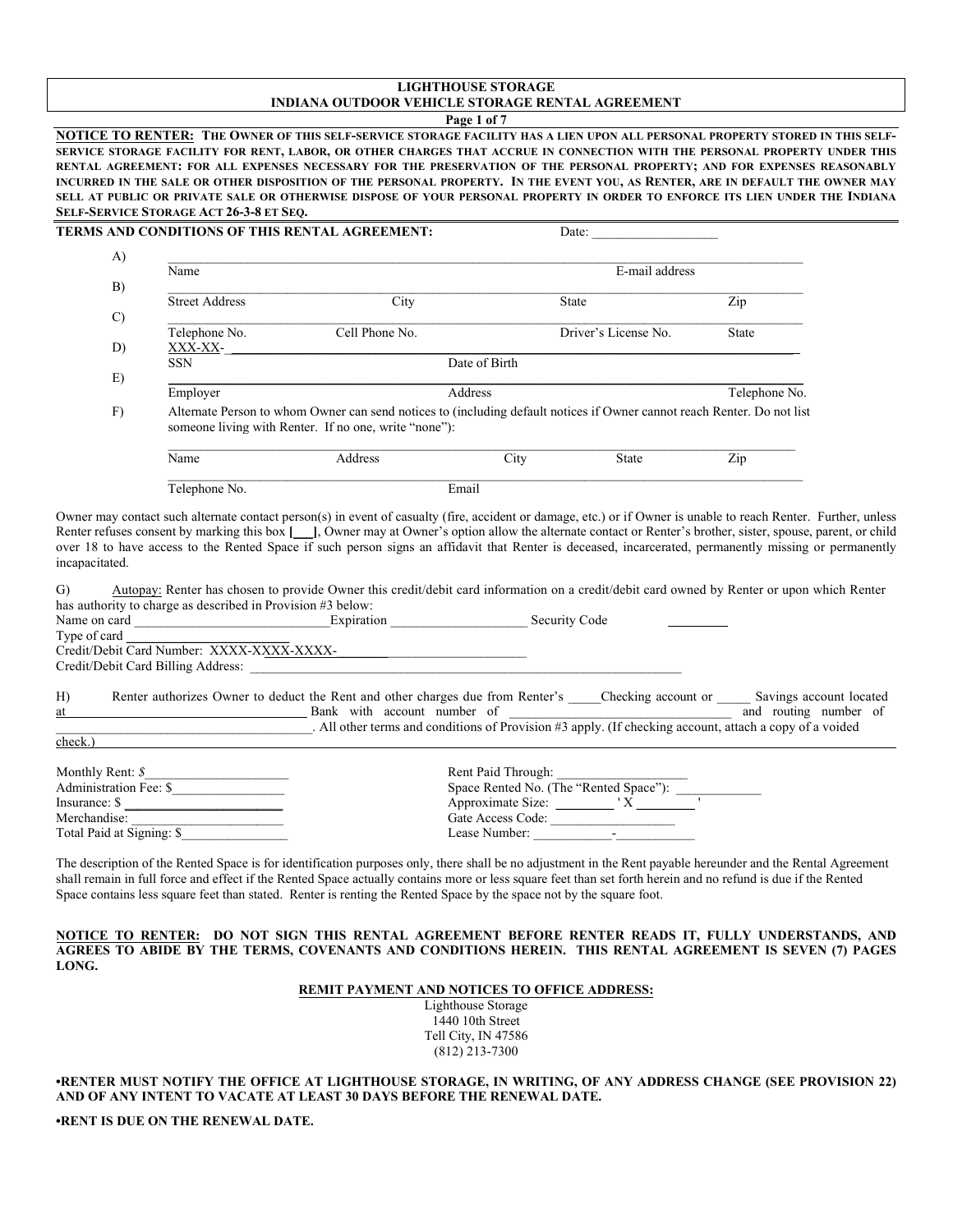# **INDIANA OUTDOOR VEHICLE STORAGE RENTAL AGREEMENT Page 2 of 7**

#### **PHYSICAL LOCATION WHERE PERSONAL PROPERTY IS STORED:**

Lighthouse Storage - Evansville 4405 N. Green River Road Evansville, IN 47715

(812) 213-7300

Is Renter in, or a Spouse/Dependent of, someone in Active Duty or Reserve military service, including National Guard?  $Yes [\ ] No [\ ]$ 

If yes, Commanding Officer Name:

and Phone Number:

Military ID #: XXX-XX-

Titled Vehicle Stored? Yes [ ] No [ ] (If YES, Vehicle Addendum or Rental Agreement required) Temperature Controlled Rented Space? Yes [ ] No [ ] (If YES, Provision 12 applies.) Monthly Invoices or Receipt Mailed \_\_\_\_\_ (\$2.00 Service Fee)

## **Motor Vehicle/Vessel to be Stored (hereinafter "Vehicle")**

Check One:

| Vehicle                   | Boat | Motorcycle     | Other        | Year               | Make | Model                      |  |
|---------------------------|------|----------------|--------------|--------------------|------|----------------------------|--|
|                           |      |                |              |                    |      |                            |  |
|                           |      |                |              |                    |      |                            |  |
| Color                     |      | Lic. No.       | <b>State</b> |                    |      | V.I.N./Serial No./Hull No. |  |
|                           |      |                |              |                    |      |                            |  |
|                           |      |                |              |                    |      |                            |  |
|                           |      |                |              |                    |      |                            |  |
| Name on Title:            |      |                |              |                    |      | Copy to File               |  |
| Name on Registration:     |      |                |              |                    |      | Copy to File               |  |
| Lienholder:               |      | State:         |              | Amount of Lien: \$ |      |                            |  |
| Lienholder Address:       |      |                |              |                    |      | Phone number:              |  |
| <b>Insurance Company:</b> |      | Policy Number: |              |                    |      | Copy to File               |  |
|                           |      |                |              |                    |      |                            |  |

(If name on the vehicle registration is different than the person executing this Rental Agreement, Owner may refuse to accept this Rental Agreement. If Owner accepts this Rental Agreement, storage of the Vehicle requires a notarized letter of authorization from the Owner of the Vehicle.)

**Additional permitted Vehicles, if any, are listed on the final page of this Rental Agreement. List all Vehicles that may be stored in the Rented Space**.

**1. Month-to-Month Term and Renewal:** This Rental Agreement for the lease of an outdoor, uncovered, non-segregated vehicle Rented Space, (the "Rented Space") from GRSS LLC, an Indiana Limited Liability Company, dba Lighthouse Storage – Evansville, (hereinafter "Owner"), at Lighthouse Storage (the "Facility") for an initial term listed above as "Term" and shall automatically renew for successive one month periods on the First day of each month hereafter unless terminated as provided for in Provisions 4, 20, and 21. Owner may increase Rent or other fees and charges for the Rented Space or terminate the Rental Agreement with thirty (30) days advance written notice to Renter. **A one (1) full calendar month minimum term is required.**

**2. Rent is Due on the Renewal Date:** Rent in the amount stated above on the Terms and Conditions and Additional Rent defined as, including by not exclusively, default charges, clean up charges, dumpster charges, damages to the Rented Space or Facility, and other unpaid fees or charges, shall be payable monthly to Owner in advance, without demand or notice, on the Renewal Date during the term of this Rental Agreement and any extensions or renewals. The first renewal of this Rental Agreement is the date stated in the Terms and Conditions section as "Renewal Date." Money orders are never accepted for payment of Rent or Additional Rent. Renter agrees to pay Rent and Additional Rent: in person at the Facility Office, Note: the Office Address may not be the same address as the physical location of the Facility in which case all correspondence and Rent is paid at the Office Address; by mail to the Office Address by the Facility after hours payment box "Drop Slot" if this is a feature at this location, by the 24 hour rental center "Kiosk" if an available feature at this Facility; or with a credit card which may be used in the following ways: the Kiosk, if an available feature at this Facility; by calling the office or; by calling the call center number listed in the Terms and Conditions Section; by advance written authorization; or by Owner's website www.LighthouseStorage.net (Renter will be able to set up a password). **Notice: Renter shall not deliver notice of change of address or Rent in the form**  of cash into the Facility when the office is closed, under the office door, or the drop slot, nor mail cash to the office. It is expressly agreed that Owner does not send monthly invoices. Renter may request monthly invoices by checking the box marked "Monthly Invoice" above. A Two Dollar and Fifty Cent (\$.50) service charge shall be included in each invoice for this option. Renter shall not fail to pay Rent because Renter does not receive an invoice. Owner may require payments of Rent to be in the form of cash, money order or cashier's check in the event Renter is in Default or has any payment due Owner returned for any reason, including insufficient funds, or credit/debit card charge back, or once Renter is Forty-Five (45) or more days late, and Owner shall refuse a check the month after the first check has been returned and Owner refuses all checks if Renter has had on second (2) check returned for any reason for a minimum of one (1) year. **Notice: access to pay by Renter's website or Kiosk is disabled if Renter is more than Forty-Five (45) days delinquent.** Any Rent payment made by the internet or Kiosk must be in the full amount due at the time of payment. If less than full payment is made over the internet or kiosk, said payment shall be deemed automatically refused and any sums submitted shall be returned to Renter at Renter's last known address, even if Renter obtains a receipt from the Kiosk or internet site. All delinquencies in excess of seventy-five (75) days late must be cured by cash, cashier's check, or certified check. However, no payments can be made within ten (10) days of a lien sale unless said payment is made directly to the Owner, at the Facility, in cash or by certified check only. **Rent is non-refundable.** 

**3. Credit/Debit Card/ACH Authorization for Payment of Rent and Other Charges:** Renter has authorized Owner to automatically charge or debit the credit/debt card referenced in Summary Provision "G" of the Terms and Conditions section of the Rental Agreement (which is owned by the Renter or upon which Renter has authority to charge) or alternatively Renter has authorized payment by ACH from the account listed in Summary Provision "H" on the First Day of each month, or as soon as reasonably practicable thereafter, the amount stated in the Terms and Conditions as Rent and Additional Rent to the credit card or bank account, for each and every month Renter continues to occupy the Rented Space. This authorization shall continue and include any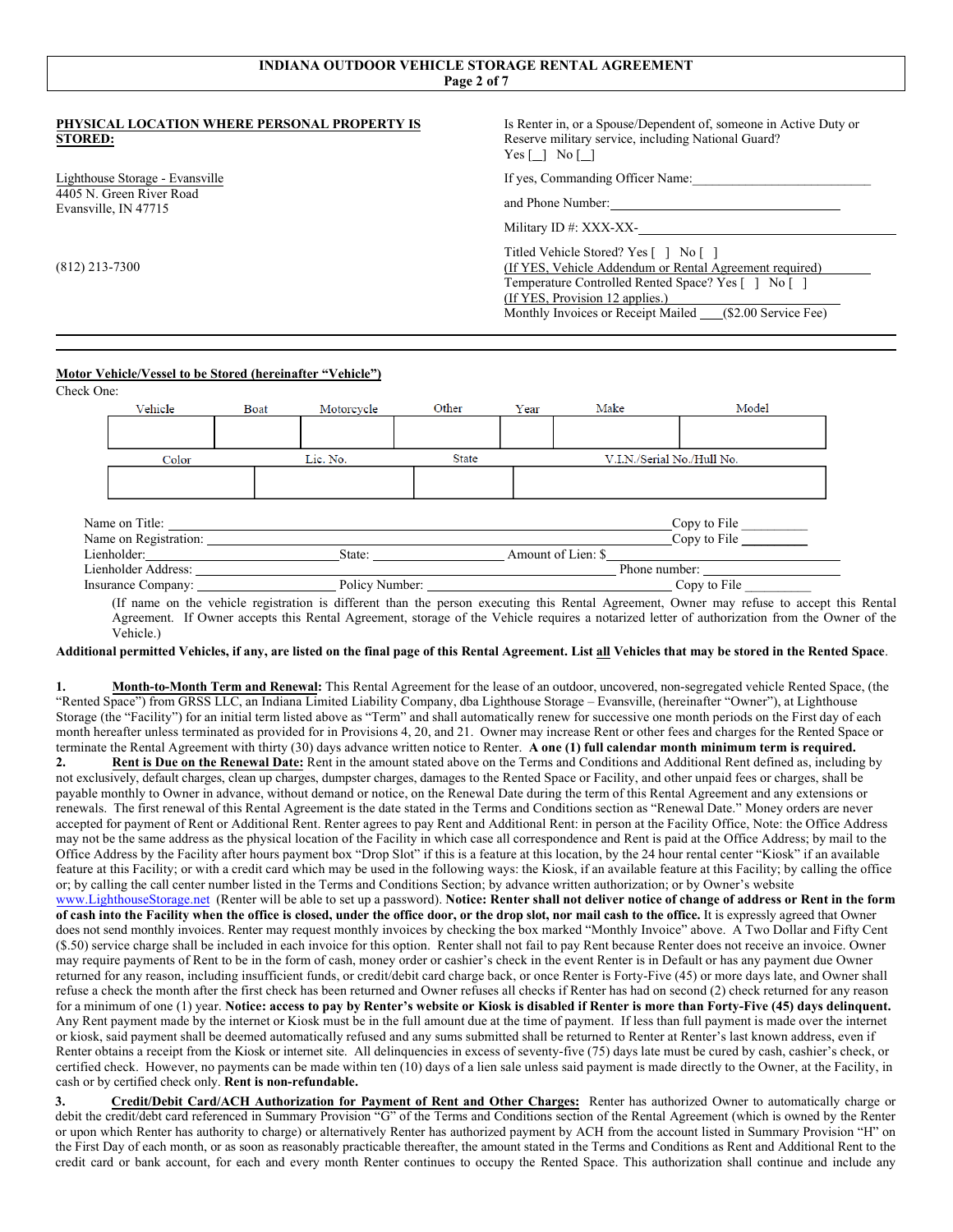#### **INDIANA OUTDOOR VEHICLE STORAGE RENTAL AGREEMENT Page 3 of 7**

increases in Rent and other charges assessed to the Renter. In any circumstance, in the event Renter terminates this authorization or the Rental Agreement owing any Rent, Additional Rent, or other charges due to Owner, Owner may charge/debit the credit card listed, or may ACH Renter's bank account, any sum due and owing upon termination including, but not exclusively, damages to the Space or Facility, any default charges, clean up charges, and disposal charges. The authorization to charge/debit Rent or other charges shall survive if any sums are due and owing at the time of the termination of the charge/debit authorization or the termination of the Rental Agreement. Payment by credit card to cure a Rent delinquency in excess of fortyfive (45) days can only occur if Renter presents a credit card in Renter's own name, in person, at Owner's office or, if owned by someone other than Renter, than the card Owner must be present at Owner's office. No credit card payments are accepted under any circumstance once Renter is within ten (10) days of the lien sale. It is Renter's responsibility to notify Owner of any new or updated account information if the bank account or credit card information changes (including updating an expiration date on a credit card.) Renter shall be charged late fees and other default charges if the credit card payment or the ACH is not approved by Renter's bank/credit card provider.

**4. Administration Fee:** Contemporaneously with the execution of the Rental Agreement Renter has paid to Owner a non-refundable Administration Fee in the amount listed in the Terms and Conditions section of the Rental Agreement above. The Administration Fee is intended to defray some of the initial set-up, preparation costs and other expenses incurred in entering into a new self-storage Rental Agreement. This Administration Fee is non-refundable under any circumstances.

**5. Termination.** Renter may terminate this Rental Agreement at any time if all Rent and charges are paid in full through the end of the Term (end of the month) and Renter notifies Owner of Renter's intent to vacate at least thirty (30) days before move out. If such notice is not given, Owner may presume Renter still occupies the Rented Space. Owner may terminate this Rental Agreement by giving Renter Thirty (30) days written notice prior to the end of the Term. Owner may give shorter notice if Renter is engaged in illegal activity, or if Renter is deemed to be residing in the Vehicle in the Rented Space. No refunds of partial months are made if Renter vacates the Rented Space before the end of the term. If proper notice is not if given, a Fifteen (\$15.00) dollar fee for any Rented Space with Rent of less than \$60.00 per month and a Twenty-Five (\$25.00) Dollar fee for any Rented Space with monthly Rent equal to or greater than \$60.00 per month shall be charged. Owner may give Rent shorter termination notice for illegal activity by Renter or Renter's guests in the Rented Space or at the Facility. Failure to give proper notice shall be grounds for deduction of Rent from Renter's Security Deposit. The Rented Space shall be left broom clean, free of trash, Renter shall remove the Vehicle(s) and any Personal Property (or additional Rent may accrue). Renter shall fully vacate by the date stated in Renter's or Owner's Notice. Owner charges and Renter is responsible for a Twenty-five Dollar (\$25.00) per person, per hour charge for cleaning the Rented Space, minimum one (1) hour, plus costs including any disposal fees, if Owner must remove the Vehicle or Personal Property and/or clean the Rented Space.

6. **Other Charges and Fees:** Renter is in Default if Rent is not paid by the First of the Month, and any Rent accepted thereafter shall be at the sole discretion of the Owner. If Renter is in default, the following fees shall be charged:

| Late Fee (4th day late) each month               | \$15.00                                   |
|--------------------------------------------------|-------------------------------------------|
| Written Late Notice (17th day late)              | \$15.00                                   |
| Written Notice of Default Charge (30th day late) | \$50.00                                   |
| Lock Cut (30th day late)                         | \$45.00                                   |
| Disc Lock Violation Fee                          | \$25.00                                   |
| Advertising Fee                                  | \$50.00                                   |
| Sale Fee                                         | 10% of sale proceeds                      |
| NSF/Returned Check Fee                           | \$30.00                                   |
| Dishonored Credit Card Fee                       | \$25.00                                   |
| <b>Transfer Rented Space Fee</b>                 | \$10.00                                   |
| Cleaning Fee (1 hour minimum)                    | $$50.00$ per hour + disposal fees         |
| Eviction Notice/Filing Fee in Lieu of Sale       | $$250.00 +$ court costs                   |
| Invoice or Receipt Mailed                        | \$2.00                                    |
| Failure to Give Proper Notice of Termination     | \$15.00/\$25.00 depending on Monthly Rent |
| Boot/Chain/Deter Movement of Vehicle             | \$50.00                                   |
| Towing Fee in Lieu of Sale                       | \$200.00                                  |

For the purpose of determining if Rent is paid on time, by mail, the date the payment is received at the Office Address not the postmark date is used. Payments received after 5:00 p.m. are processed the next business day even if this results in the imposition of a fee. Notwithstanding the date that late or other fees and charges are imposed, if payment is not made when due, the Renter shall be considered to be in Default and Owner may begin enforcement of its lien against Renter's Personal Property, without regard for the date of the imposition of the Late Fee. Owner may place a device to deter movement of Vehicle after Renter is late in payment of Rent or is otherwise in Default as provided by law. Renter shall pay Owner all other costs and expenses incurred by Owner arising out of or related in any manner to a breach of this Rental Agreement particularly any charges incurred for Rent, late fees, Additional Rent, or other charges and expenses incurred in enforcing the lien by Owner, Owner's collection of any amount owed by the Renter, or the exercise of any remedy by Owner upon a Default by Renter (including the sale or other disposition of Renter's Vehicle) as permitted under this Rental Agreement or by law. Renter shall be liable to Owner for Owner's attorney's fees incurred in enforcing any of Owner's rights or Renter's responsibilities under this Rental Agreement. All payments received are applied first to any outstanding fees and charges and then to the oldest Rent obligation, then to current Rent obligations.

**7. Vehicle, Boat & RV Storage**: Renter covenants and agrees to use and occupy the Rented Space solely for the purposes of storage of the Vehicle(s) as identified herein, and specifically agrees that Renter shall not use the Rented Space for storage of any gasoline or other fuel oil, grease, or any other lubricant, tires or batteries, or any other accessories, except for such gas, oil, grease, or other lubricant as may be contained in the operating parts of the Vehicle stored at the Rented Space and in no event may the Vehicle contain more than five (5) gallons of fuel when stored. Renter shall maintain a drip pan or absorbent pad specifically designed to absorb petroleum-based products under the Vehicle(s) of sufficient size to retain any fluids that may leak from the Vehicle. All "portable" gas tanks including LP and those attached to RVs and motors must be disconnected and shall not be stored in the Vehicle. The Vehicle will be parked only in the Rented Space, never in any common areas of the Facility. All "extendable" items must be retracted during storage. **No bailment of the Vehicle by Owner is intended or implied by this Rental Agreement.**

No property or personal items may be stored in the Vehicle other than items that are fixtures of the Vehicle, unless written permission is granted, Renter will not store anything in the Rented Space except the Vehicle(s) listed in this Rental Agreement. No storage in other parts of the Facility outside of the marked area of the Rented Space.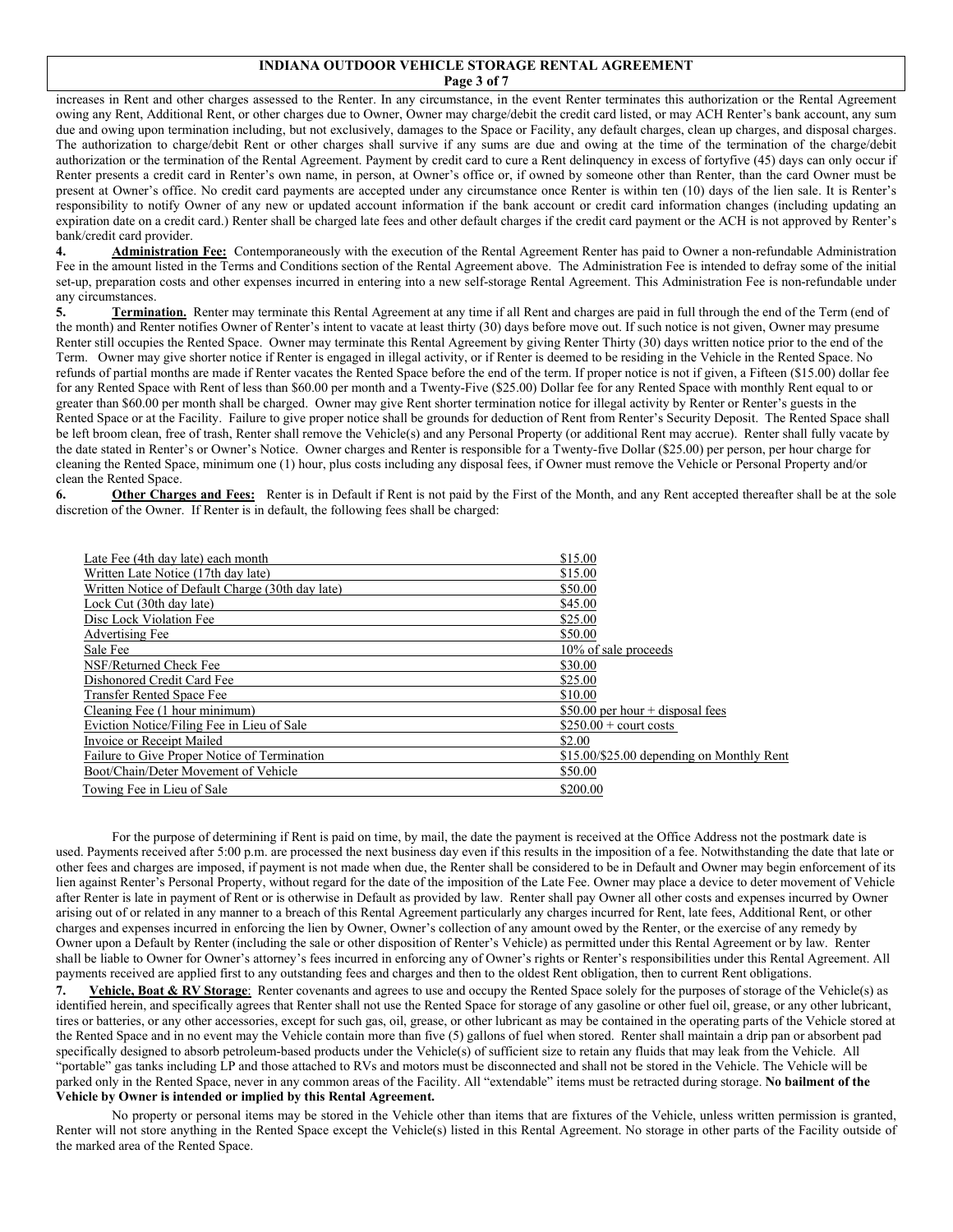#### **INDIANA OUTDOOR VEHICLE STORAGE RENTAL AGREEMENT Page 4 of 7**

Only one self-contained Vehicle or item is allowed in the Rented Space unless otherwise permitted, in writing, by Owner by completing the section entitled "Additional Vehicle Information." Renter shall not store any other vehicle other than the Vehicle(s) described in this Rental Agreement. No repair or maintenance work shall be performed on any Vehicle in the Rented Space or at the Facility, including washing or cleaning.

Renter shall not use or allow the Rented Space to be used for the release, storage, use, treatment, disposal or other handling of any hazardous substance. The term "release" shall have the same meaning as ascribed to it in the Comprehensive Environmental Response Compensation and Liability Act, 42 U.S.C. Section 9602, et seq., as amended, ("CERCLA"). The term "hazardous substance" means:

- i. Any substance defined as a "hazardous substance" under CERCLA;
- ii. Petroleum, petroleum products, natural gas, natural gas liquids, liquefied natural gas and synthetic gas, and;
- iii. Any other substance or material deemed to be hazardous, dangerous, toxic, or a pollutant under any federal, state or local law, code, ordinance or regulation.

#### **Renter shall not live or sleep in the Vehicle or at the Facility, nor shall animals be permitted to be stored in the Vehicle or at the Facility.**

**8. Vehicle Requirements:** Owner must approve of any Vehicle proposed to be stored. Owner permits only and storage of boats, covered or enclosed trailers, trucks, RV, and cars which meet the guidelines of stated in this Rental Agreement. The intent of this Rental Agreement is to store Vehicles for long term storage. Further, the Vehicle must display current state registration and must have all tires (or trailer tires) inflated. The Vehicle must be in good operating condition and must be driven onto the Facility and into the Rented Space (unless a boat on a trailer). The Vehicle must have no broken glass and visible rust must be less than 5% of the total surface of the Vehicle. If the Vehicle will be absent from the Rented Space for more than ten (10) consecutive days, Renter agrees to notify Owner of Renter's intent to remove the Vehicle for an extended period of time and advise Owner of the estimated return date for the Vehicle.Trailer wheels must be blocked or chocked. Only approved chocks may be used.Trailer tongues and kick stands must be placed on wood or other stands so as not to damage the ground of Rented Space or the asphalt of the Facility.

**9. Movement of Vehicle by Owner:** Owner specifically reserves the right to move or remove the Vehicle from the Rented Space at any time in the event of an Emergency without notice to Renter and with advance notice in the event of a non-emergency for necessary maintenance. For the purposes of this Rental Agreement, "Emergency@ shall be defined as any event which jeopardizes the health, safety, and/or well-being of any person, of the Facility, any of the buildings or the land appurtenant to the buildings, or any other property or chattels stored at the Facility. Owner shall provide Renter with reasonable notice in the event of non-emergency maintenance and shall first seek Renter's approval in moving the Vehicle before Owner may move, the cost of any Owner movement shall be charged to Renter as Additional Rent. During the move, the Vehicle may not be stored at the Facility or within the fence line of the Facility. Owner shall exercise reasonable caution in moving or removing the Vehicle(s) and will endeavor to notify Renter of the new location of the Vehicle or return the Vehicle to the Rented Space after the maintenance or Emergency has concluded. Any lock cut or pick required to be performed by Owner in order to move the Vehicle shall result in a charge to Renter of Twenty-Five Dollars (\$25.00). Said lock will not be replaced by Owner, if it is destroyed.

**10. Condition of Rented Space:** The Rented Space is asphalt and is numbered and striped. Renter shall park the Vehicle in the Rented Space as indicated by any signs or makings.No parking in any other portion of the Facility, particularly where the Vehicle blocks turns or access to other spaces is permitted. No disposal of trash or other waste at the Facility without express written permission.

11. **Rented Space Unavailable**: If Renter's Rented Space is not available for any reason, Renter agrees to park Renter's Vehicle in a spot marked "overflow" at the Facility which may be outside of the fence of the Facility and notify Owner as soon as practicable of the condition or infringement of the Rented Space. Owner shall endeavor to resolve the condition or infringement on the Rented Space as quickly as practicable. Once the infringement or condition is resolved, Owner will contact Renter to remove Renter's Vehicle from the overflow Rented Space. Renter agrees to move his/her Vehicle back to the Rented Space within 48 hours of notification by Owner that the Rented Space is again available. Renter shall pay Owner a five dollar (\$5.00) per day charge for each and every day Renter continues to occupy the overflow Rented Space after the 48 hour notice from Owner has expired. Further, if Renter places Renter's Vehicle in a Rented Space other than the Rented Space (or the overflow spot if necessary) even if only partially in the wrong Rented Space, then Renter shall be liable to Owner for a five dollar (\$5.00) per day fee for each and every day the Vehicle remains in another Rented Space after written or oral notice from Owner.

**12. Limitation on Value of Personal Property: Renter agrees not to store a Vehicle in the Rented Space with a total value in excess of Two Thousand Five Hundred Dollars (\$2,500.00) without the prior written permission of the Owner. If such written permission is not obtained, the value of Vehicle shall be deemed not to exceed Two Thousand Five Hundred (\$2,500.00).** By this Rental Agreement, Owner is generally not liable for the loss of Renter's Vehicle. In the event any competent court of law adjudicates Owner liable for any loss, for any reason, damages shall be limited as described in the next Paragraph. This provision shall not constitute an admission that Renter's Vehicle or Personal Property has any value whatsoever. **Higher value limits may be available from Owner for additional consideration if so requested by Renter in writing to Owner within a reasonable period of time after the commencement of the Rental Agreement, see Owner for details.**

Notwithstanding anything to the contrary in this Rental Agreement or any Addendum which seeks to modify the limit of value of Vehicle or Personal Property stored, in no event will Owner or Owner's agents be liable to Renter or Renter's agents for an amount in excess of Two Thousand Five Hundred Dollars (\$2,500.00), for any loss or damage whatsoever, including, but not limited to, the active or passive acts, the omissions or negligence of Owner or Owner's agents. Renter will not sue Owner or Owner's agents with respect to any claim, cause or action, loss, or injury to the extent liability therefore has been limited or eliminated pursuant to this Provision. So long as Renter complies with the requirements of Provisions 11 and 13, Owner does not concern itself with the type, quantity, or quality of the Personal Property stored.

13. **Damages:** Renter shall be responsible to Owner for the costs of repair, clean-up, and replacement for any damages caused as a result of Renter's storage in the Rented Space, use of the Rented Space, or use of the common areas of the Facility including damage to other renter's Personal Property or vehicles. In the event Owner invoices Renter for any charges for repairs, clean-up, replacement, or other damages suffered, Renter shall pay the invoice within ten (10) days or it shall become Additional Rent due and payable with the next month's Rent. The failure to pay such invoice represents a default under this Agreement. This Provision and the requirement to pay for any damages shall survive the termination of this Agreement.

**14. Insurance and Security Type Systems:** OWNER DOES NOT PROVIDE ANY TYPE OF INSURANCE WHICH WOULD PROTECT THE RENTER'S VEHILCE OR PERSONAL PROPERTY IN THE VEHICLE FROM LOSS BY FIRE, THEFT, DAMAGE FROM OTHER RENTERS' ACTIONS, OR ANY OTHER TYPE CASUALTY LOSS. Renter shall, at his/her sole expense, maintain insurance on the Vehicle stored in the Rented Space with replacement cost coverage against all perils, without exception, purchased from a licensed insurance agent in the State of Indiana at all times during storage. Vehicle insurance is required for Renter's Vehicle Storage. The only insurance that covers the Vehicle and Personal Property stored in the Rented Space is that purchased by Renter. Owner employs certain measures to protect Owner's Facility referred to as "Security Type Systems." The operation or failure of any type of Security Type System installed by Owner shall not change Owner's aforementioned liability for any type of loss incurred by Renter and shall in no way release Renter from Renter's obligation of insuring Renter's Vehicle. These Security Type Systems may include video cameras, gates, gate codes, and lighting. Check with the Facility Manger for Security Type Systems available at this Facility. However, Renter acknowledges that these Security Type Systems are for the protection of the Facility as a whole and not the individual Rented Space. Video cameras, if any, may not be recorded or may not be recorded at all times. These Security Type Systems may not operate properly in the event of a mechanical, electrical, or software failure. Cameras and other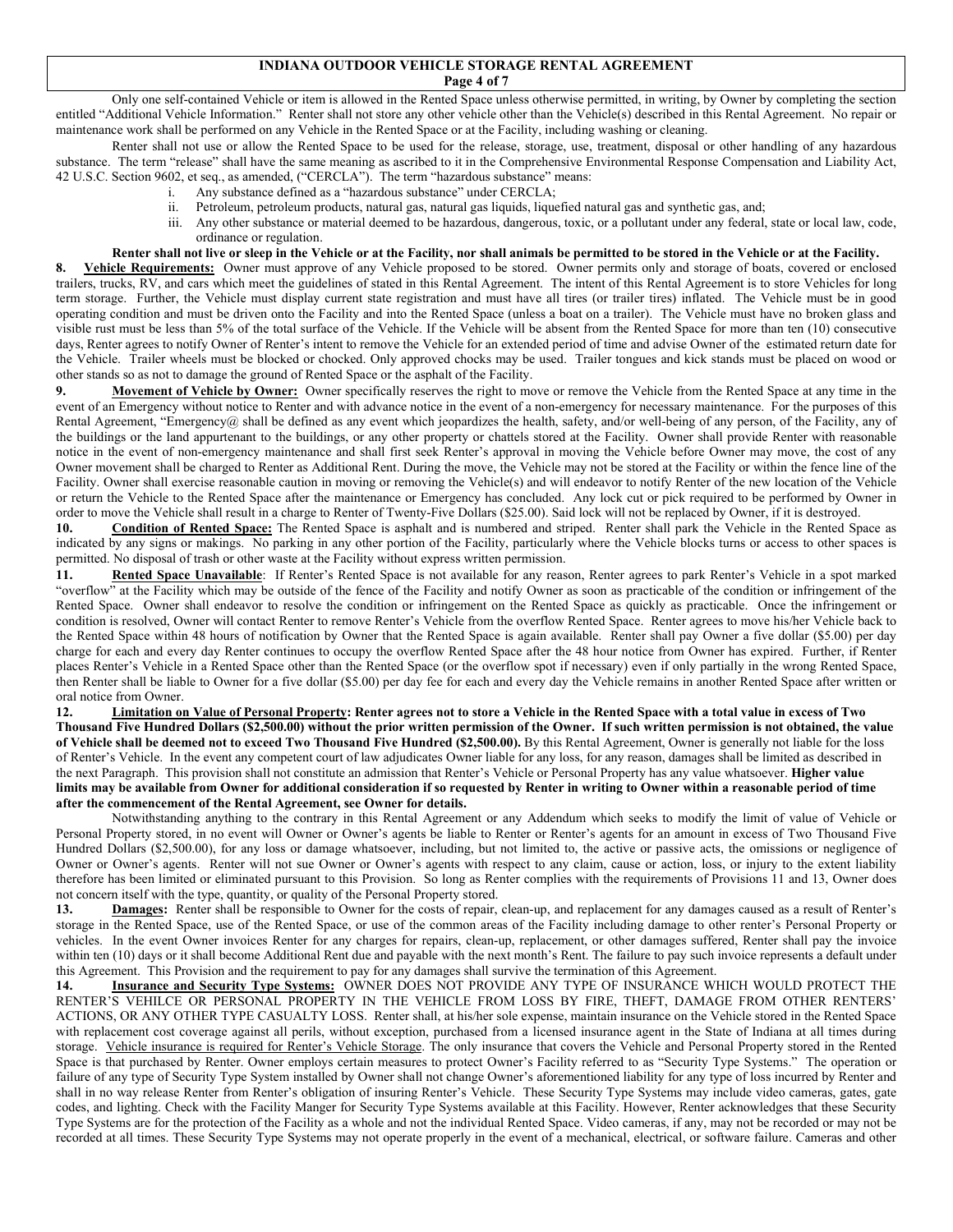### **INDIANA OUTDOOR VEHICLE STORAGE RENTAL AGREEMENT Page 5 of 7**

Systems should not be relied on to provide additional security for the Vehicle or the Renter when using the Rented Space or Facility.

**15. Access:** Renter's access to the Rented Space and the Facility may be limited as reasonably deemed necessary by Owner, including, but not limited to, requiring identification from Renter, limiting hours of operation, or requiring Renter to sign-in and sign-out upon entering and leaving the Facility, including the temporary closure of portions or all of the Facility for adverse weather conditions, emergencies, catastrophes, power outages, evacuation orders, or repairs and maintenance. These denials of access shall not represent an Event of Default by Owner or the Facility. Owner may change the times and methods of access to the Facility with thirty (30) days written notice posted at the entry of the Facility or the Facility Office, or Owner's website, or mailed to Renter. In the event of an emergency or catastrophe at or around the Facility, Owner may require Renter enter only when escorted by Owner's employees or agents or Owner may deny access to the Rented Space and Facility. Owner shall not be liable for Renter's inability to enter the Facility or Rented Space as a result of any power outage, hardware or software failure, or errors in use of any access control system by Renter.

16. Mold: Renter understands that there is a risk of the growth of mold and/or mildew on Renter's Vehicle in the Rented Space. Owner shall not be liable and is hereby released from liability for mold in or on Renter's Vehicle from whatever source and no matter how it occurs. Renter shall take whatever steps are necessary, including those listed in this Provision, to protect against and prevent mold on their Vehicle. Mold is a naturally-occurring substance and it is possible to have mold appear or grow on Renter's Vehicle. Renter is advised to keep parts of the Vehicle vulnerable to mold, covered or to use a mold retardant on the parts of the Vehicle which are susceptible.

**17. Release of Liability: Renter releases Owner, its employees, agents, successors, and assigns from: (i) any and all liability resulting from damage or loss to Renter's Vehicle or Personal Property contained in the Vehicle including, but not limited to, fire, water, the elements, mold or mildew, Acts of God, theft, burglary, vandalism, malicious mischief, mysterious disappearance, pest, and rodent damage; or (ii) the acts or failure to act or negligence of Owner, its employees, or agents.**

**Renter further releases Owner, its employees, agents, successors, and assigns from any and all liability for personal injuries or death to persons including Renter and Renter's family or invitees arising out of Renters use of the Rented Space and Facility.** 

**Renter understands that this Release of Owner's liability, including the value limitations and limitation of Owner's negligence and liability, are bargained for conditions of this Rental Agreement and Owner's consent to enter into this Rental Agreement, and that if Owner were not released and indemnified from the liability as set forth in Provisions 16 and 17 a much higher Rent would have to be agreed upon or Owner would not enter into this Rental Agreement.** 

18. **Indemnification; Subrogation:** Renter agrees to have its insurer waive any right of subrogation of any claim of Renter against Owner, its employees, or agents. Renter agrees to indemnify, defend and hold Owner harmless from any and all loss, claim, demands, damage, liability, expense, fines or penalties arising out of or related in any manner to such foregoing injuries, death or losses to person or Personal Property, or damages to Renter's Personal Property however occurring, or arising out of or related to the use of the Rented Space and Facility by Renter, Renter's invitees, and guests or any breach of this Rental Agreement by Renter, Renter's invitees, or guests. Renter shall also pay Owner for all of Owner's attorney fees incurred in enforcing any obligation under this Provision #17. Renter's obligation to indemnify Owner specifically applies to any violation by Renter of the Owner's environmental conditions and restrictions resulting in damages caused by Renter, its invitees or guests, regardless of any negligence on the part of Renter.

19. **The Rented Space:** By signing this Agreement Renter acknowledges that neither Owner, nor any employee of Owner or any other person acting on Owner's behalf, has made any representation to Renter as to the size (square footage or cubic footage) or dimensions (length, width or height) of the Rented Space, and Renter acknowledges and agrees to the following: (a) that, prior to signing, Renter was given the opportunity to measure the dimensions of the Rented Space; (b) that Renter is satisfied therewith, whether or not Renter measured the Rented Space; (c) that Renter agrees to pay the Rent stated herein regardless of the actual size or dimensions of the Rented Space; (d) that Renter hereby waives any and all right to bring any civil action, or other judicial or non-judicial proceeding, or to join, or participate in, any such proceeding brought by any other person, against Owner based on assertions that any difference exists between the actual size, or dimensions, of the Rented Space, and the size, or dimensions, thereof as Renter believed existed at the time Renter signed this Agreement; and (e) that Renter hereby fully, and forever, Releases and Discharges Owner from any, and all liability for damages, and all other types of relief, to which Renter otherwise would have had the right to obtain but for Renter's having agreed to the provisions of this Provision and the Waiver and Release contained herein.

**20. Owner's Lien:** Owner has a lien on the Vehicle and any Personal Property stored in the Rented Space for rent and other charges related to the Vehicle including expenses necessary to the preservation, removal, storage, preparation for sale, towing, and/or sale of the Vehicle. The Owner may satisfy the lien by selling the Vehicle or Personal Property as provided by the Indiana Self-Service Storage Facilities Act §704.90 if Renter defaults or fails to pay rent for the storage of the Vehicle or Personal Property abandoned after the termination of the Rental Agreement.

Explanation: The Renter's Personal Property may be sold to satisfy the lien if Renter is in default.

**21. Defaults; Owner Remedies:** If Renter breaches any term or condition of this Rental Agreement (a "Default"), Owner in addition to such other rights Owner may have under this Rental Agreement and law, shall have the right to terminate this Rental Agreement. If Renter fails to pay any Rent or other charges when due or if the Rental Agreement is terminated by Owner for cause, Owner may: (i) deactivate the coded gate access; (ii) chain, boot, or otherwise deter movement of the Vehicle(s) after Default; (iii) remove Renter's lock and access the Vehicle; however, Rent and other charges shall continue to accrue after lock removal until the Vehicle is towed or otherwise disposed of; (iv) inventory and/or take possession if desired, of the Vehicle located in the Rented Space; (v) sell or dispose of the Vehicle in the Rented Space as permitted by law; or (vi) pursue any and all remedies available, at law or equity, including a forcible entry and detainer action against Renter. The act of deterring movement/denying access or removing Renter's lock shall not constitute an election of a remedy by Owner, and shall not constitute Owner taking possession of, or a bailment over, the Vehicle. The obligation to pay Rent and other charges shall not be terminated by the deterring of movement of the Vehicle or lock removal. If Renter is in default and movement of the Vehicle is deterred, Owner is not required to remove the boot, chain, or other deactivation device until 3 business days after payment has been made in full. In any case Owner shall not be liable to Renter for any damages Renter suffers as a result of not being able to get access to the Rented Space or Vehicle after late payment arising from failure to immediately remove Owner's deactivation device. In the event of Default, Renter forfeits any concessions received and Rent for the Rented Space shall automatically increase to the then current market rate. Alternatively, in lieu of a sale, the Owner may cause the Renter's Vehicle to be towed or removed from the Facility once the Renter is at least Sixty (60) days late.

All remedies available to Owner shall be cumulative and the exercise of one or more remedies shall not exclude or waive Owner's rights as to any other remedy.

22. **Notices:** Except as otherwise required by law, all notices under this Rental Agreement from Owner to Renter shall be mailed by first class U.S. mail, postage pre-paid, to Renter's last known address, or e-mailed to the e-mail address provided by Renter in the Terms and Conditions and shall be conclusively presumed to have been received by Renter three (3) business days after mailing, or upon emailing. All notices from Renter to Owner shall be mailed by first class U.S. mail, postage pre-paid, to Owner, at the office Mailing Address listed on the first page of this Rental Agreement. Renter is responsible for notifying Owner in writing, **via certified mail return receipt requested to the Facility Address; or in person on a form prescribed by Owner at the Facility Kiosk, (if available) or, by the Facility website with a password, if the feature is available, of any change in Renter's address or of intent to vacate at the end of the term.**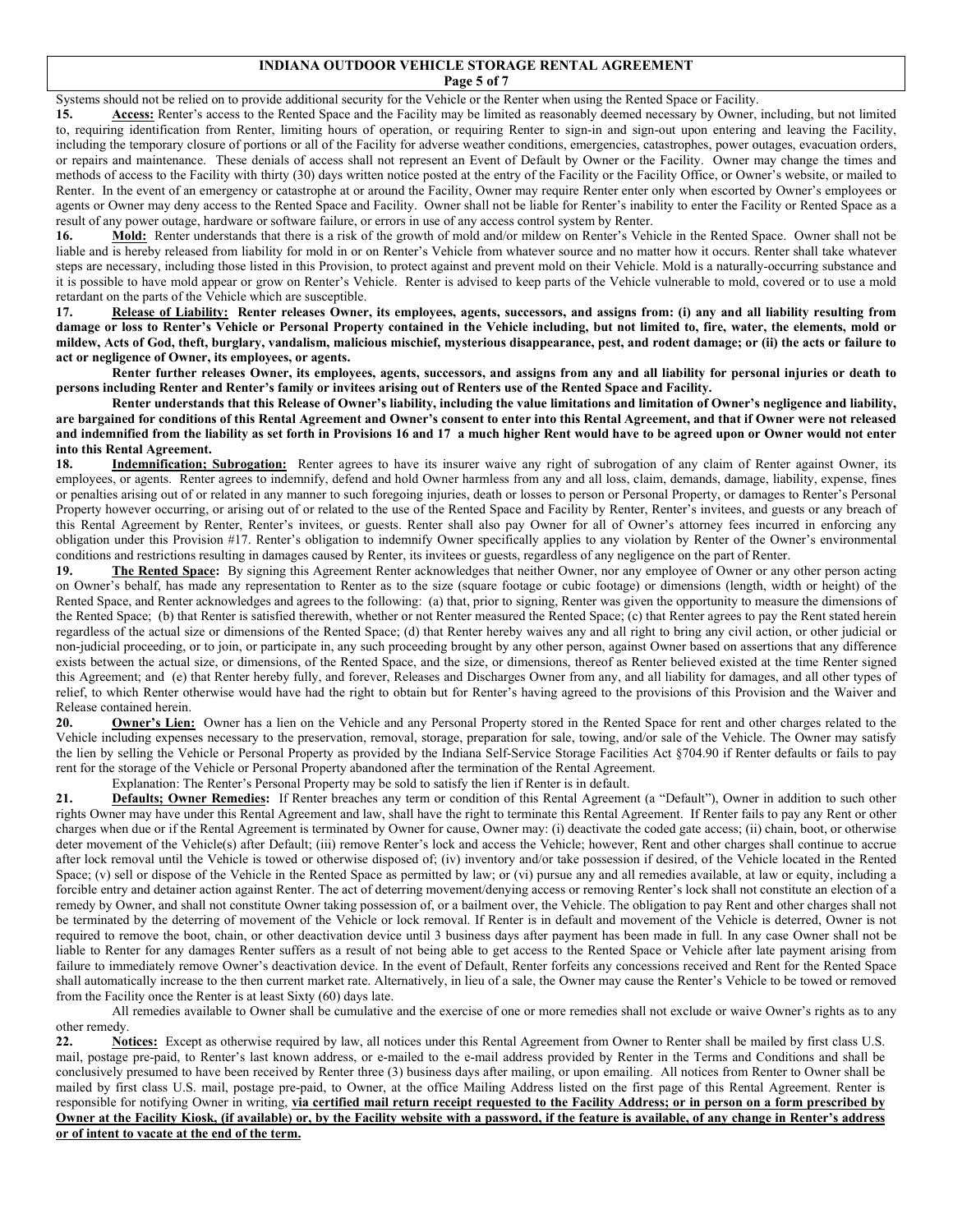#### **INDIANA OUTDOOR VEHICLE STORAGE RENTAL AGREEMENT Page 6 of 7**

# **23. Partial Payments or Payment in the Event of Default:** Partial payments shall not be accepted.

**24. Assignment and Subletting:** Renter may not assign its rights under this Rental Agreement or sublet the Rented Space without the prior written consent of Owner. This Rental Agreement shall be binding upon the heirs, assigns, executors, administrators, representatives and successors of the parties hereto.

**25. Governing Law; Jury Trial; Severability:** This Rental Agreement shall be governed by the laws of the State of Indiana without regard to its conflict of laws provisions. Owner and Renter agree to waive their respective rights to trial by jury of any cause of action, claim, counterclaim or cross complaint in any action arising out of or connected in any manner with this Rental Agreement, including any action for bodily injury, death or Personal Property damage. Owner and Renter further agree that the Federal or State courts in the County where the Facility is located in Indiana shall have exclusive jurisdiction for any litigation related to this Rental Agreement. If any part or provision of this Rental Agreement is determined to be unenforceable by a court of law, the parties agree that all remaining parts or provisions of this Rental Agreement shall remain in effect and be valid and enforceable.

**26. Entire Agreement:** This Rental Agreement is the entire agreement between the parties and supersedes any and all prior oral or written representations or agreements and may be modified only in a writing signed by Renter and Owner. The pre-printed terms of this Rental Agreement may only be modified in writing signed by the General Manager or Owner.

**27. Counterparts, Headings and Gender:** This Rental Agreement may be executed in one or more counterparts, each of which shall be deemed an original and when taken together shall constitute one Rental Agreement. The headings in this Rental Agreement are for the convenience of both parties. In the event of any conflict between the heading and the language of the term, the language of the term shall control. Whenever the context so indicates the masculine, feminine or neutral gender and the singular or plural number shall be deemed to include the others.

**28. Agreement to Mediate:** Owner and Renter agree as follows: with the exception of non-payment of Renter's Rent and Owner's right to conduct a lien sale, declare an abandonment, tow the Vehicle, dispose of Personal Property, or evict as a result of Default under this Rental Agreement, or apply the security deposit, if any; that any litigation, claim, dispute, suit, action, controversy, proceeding or otherwise (''claim'') between or involving Owner and Renter, whether arising out of or relating in any way to this Rental Agreement and/or any other document, any alleged breach of any duty, or otherwise will be submitted to non-binding mediation for a minimum of eight hours before any mediation organization approved by Owner and Renter located within 15 miles of the Facility. In the mediation, Owner and Renter shall each be represented by an individual authorized to make binding commitments on their respective behalves and may be represented by counsel. In addition, Owner and Renter may, with permission of the mediator, bring such additional persons as are needed to respond to questions, contribute information and participate in the negotiations. The fees and expenses of the mediator and/or mediation organization shall be shared equally by Owner and Renter. The mediator shall be disqualified as a witness, consultant, expert or counsel for any party with respect to the dispute and any related matters.

**29. Agreement to Arbitrate**: In the event the parties are unable to resolve any dispute by mediation, the parties agree that such claims shall then be resolved by final and binding arbitration in front of a single mutually agreeable arbitrator as administered by the American Arbitration Association (AAA) under its applicable arbitration rules for expedited arbitration. The election by either party for binding arbitration may be made at any time, shall be in writing and shall be served on the other party in the manner prescribed in this Rental Agreement for the giving of notices. All such arbitration proceedings shall take place at such location as is specified by Owner. Each party shall bear its own costs and fees, including travel expenses, out-of-pocket expenses (including, but not limited to, copying and telephone), witness fees, and attorneys fees and expenses. The fees and expenses of the arbitrator, and all other costs and expenses incurred in connection with the arbitration, shall be shared and borne equally by the Renter and Owner.

**30. Owner's Employees:** In the event Renter requests any of Owner's employees to perform any services for Renter, it shall be done at Renter's own risk as Renter's agent, regardless of whether payment is made for said service(s). Renter agrees to release, hold harmless and indemnify Owner for any loss, charge or injury Renter may suffer related to the use of Owner's employees. Renter further agrees that his/her interactions with Owner's employees will be respectful and courteous. Any foul or abusive language or threatening behavior directed toward any employees or Owner shall be grounds for immediate termination of the Rental Agreement by Owner.

**31. Warranty of Information:** Renter warrants all information given in this Rental Agreement or any application preceding this Rental Agreement is complete, true and accurate at the time of this Rental Agreement.

**32. Renter's Acceptance of Rented Space "AS IS".** Renter inspected or had the right to inspect the Rented Space and Facility before signing this Rental Agreement and finds the Rented Space to be suitable for the purpose for which Renter rents such Rented Space **and accepts the same "as is."**  Owner makes no express warranties. Owner disclaims and Renter waives all implied warranties, including but not limited to implied warranties of merchantability and fitness for a particular purpose to the fullest extent permitted by law. Renter acknowledges that Owner's agents have no authority to make warranties, express or implied.

33. Pest Control: Renter is advised that Owner may use chemicals at the Facility, including around the Rented Space, for pest control. For this reason, no pets are allowed. Renter is solely responsible for arranging, setting, and monitoring and disposing of any pest control devices within the Vehicle, including any tires on the Vehicle. Renter is advised to provide, set, maintain, and regularly remove, if necessary, any insect or rodent attraction/ repellant/trap devices that Renter deems necessary to protect its Vehicle and Personal Property from loss or damage due to insect or rodent infestations. The only extermination provided by Owner, if at all, is around the Facility containing the Rented Space.

**34. Permission to Call, Text, Fax and/or E-Mail:** Renter recognizes Owner and Renter are entering into a business relationship at the Facility. As such, to the extent any federal or state law prohibits Owner from contacting Renter by phone, fax, text or e-mail, Renter hereby consents to Owner phoning, faxing, texting and e-mailing Renter and that these communications are related to the business relationship. Renter further gives Owner permission to send text messages to Renter's provided cell phone number for the purposes of notifying Renter of conditions involving the Facility or Rented Space, including but not exclusively, late rent and other default issues, unless otherwise prohibited by law. Further, Renter consents to Owner sending notices by email, including notices involving the operations of the Facility and unless prohibited by law, notices of default. For this reason, Renter agrees to keep a current email address of record with the Owner and to notify Owner of any change in Renter's email address.

**35. Snow Removal:** Owner, in the event of snow, only clears the common drives and parking lots, any snow or ice in front of the Rented Space is Renter's responsibility to remove. Owner does not plow unless the snowfall is at least twelve (12) inches. Renter is advised that by clearing snow or ice, Owner may create un-natural accumulations of snow or ice (such as piles of snow off the side of a snowplow), which are slippery and which Renter must clear or step over to access the Rented Space. Further, Owner does not begin plowing operations until the snow fall has ended. Owner does not warrant at any time that all snow and ice will be removed or completely clear. During snowfalls, if conditions are not deemed safe by Owner to allow Renter on to the Facility, such access will be denied. The Owner plows drive aisles at the Facility to within no less than 20 inches from the door to the Rented Space or the access door to the building containing the Rented Space. Renter understands that the act of plowing will result in additional snow being placed within the area between the plowing site and the door to the Rented Space and that it is Renter's responsibility to either safely remove the snow or ice between the plowed area of the drive aisle and the Rented Space, and to use extreme caution when crossing over the untreated area of the drive aisle between the plowing area and the door to the Rented Space, even if unnatural accumulations of snow or ice are placed in such area.

**36. Rules and Regulation:** The Rules and Regulation of this Facility are incorporated herein and made a part of this Rental Agreement as if fully re-written herein. The Rules and Regulations can be changed with thirty (30) days-notice as described in the Rules and Regulations, without regard for the